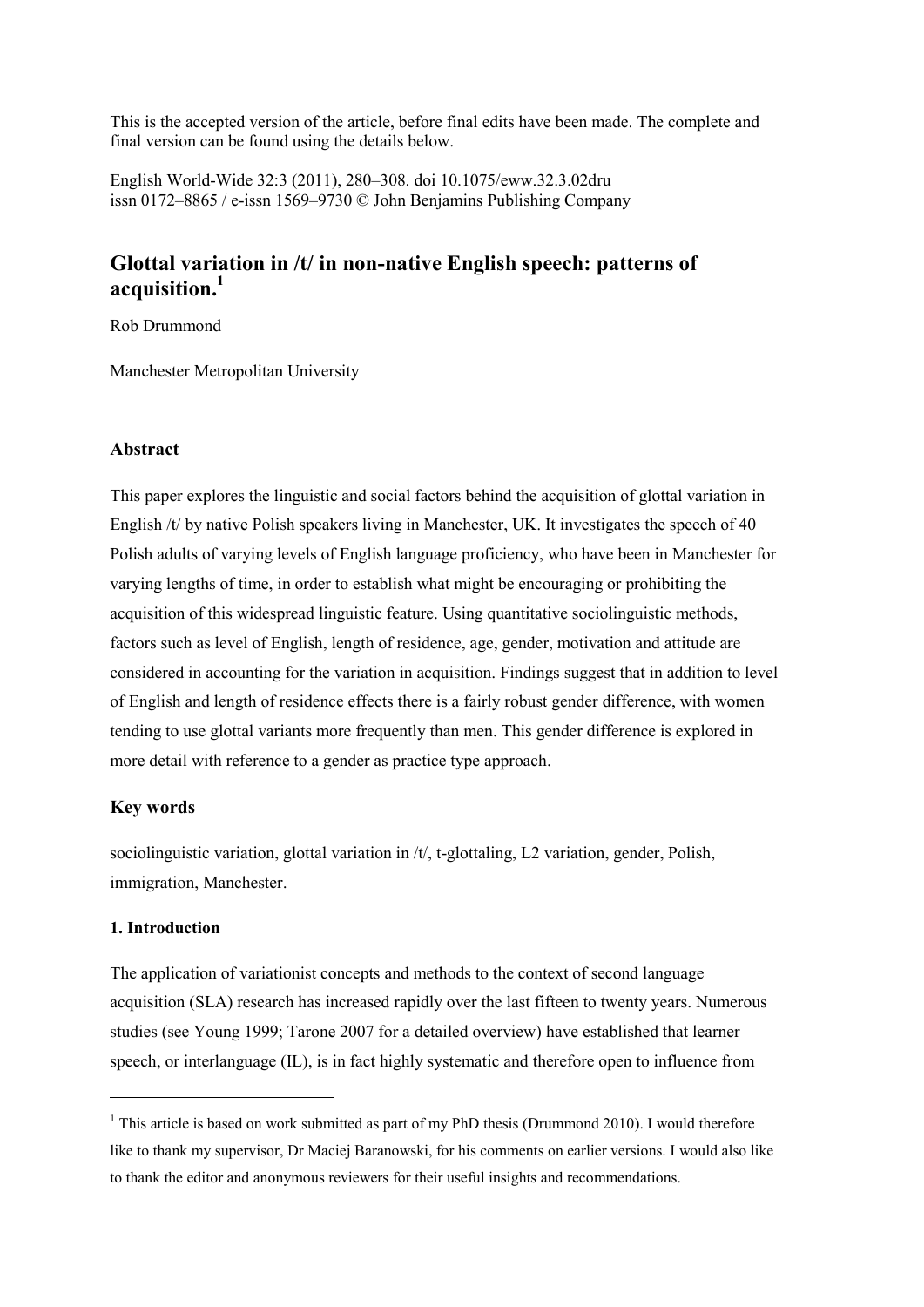linguistic and social factors. In the process, two types of studies into SLA variation have emerged: those that investigate the acquisition of 'obligatory' native speaker (NS) target forms (linguistic competence), and those that investigate the acquisition of NS patterns of variability (sociolinguistic competence). Linguistic competence has been referred to as "the vertical continuum" (Corder 1981; Young 1988; Adamson & Regan 1991) or "Type 1 variation" (Mougeon *et al.* 2004), and sociolinguistic competence as "the horizontal continuum" or "Type 2" variation". But this is not to say that the two areas of investigation are, or should be, entirely separate. Movement along the horizontal continuum is not possible without a certain degree of movement along the vertical continuum first; and the degree of that vertical movement is generally a factor in the degree of horizontal movement.

With this in mind, the present study investigates the internal (linguistic) and external (social) factors influencing the acquisition of glottal variation in /t/ in the speech of Polish migrants living in Manchester, UK. More specifically, it investigates this acquisition by Polish migrants who moved to the UK as adults and who arrived with at least a basic proficiency in English as an L2. This is primarily an example of Type 2 variation, as t-glottaling is a variable feature in the speech of NSs rather than a fixed NS target form that can be seen as obligatory for non-native speakers (NNSs) to acquire. Glottal variation in  $/t/$  is especially interesting due to the fact that while it is ubiquitous in the speech of local NSs, it is uncommon in the speech of newly arrived  $Poles<sup>2</sup>$ . In the process of the study, the following research questions will be addressed:

1. To what extent do NNSs exhibit an increased rate of glottal variation in /t/ having spent time in Manchester?

2. To what extent are NNSs acquiring similar patterns (in terms of linguistic constraints) of glottal variation in /t/ to those of NSs?

3. What social factors influence the degree of acquisition?

#### 1.1 The Polish community in Manchester

l

Manchester is a traditionally industrial city in the North West of England, UK. The city itself has a population of 483,800, and the metropolitan area of which it is a part, the county of Greater Manchester, has a population of 2,600,100 (Office for National Statistics 2010). There is an established Polish community in the city, largely as a result of Polish migration during and following the Second World War. Manchester is in fact home to the first Polish church built in exile after the Second World War, the Polish Roman Catholic Church of Divine Mercy. The

<sup>&</sup>lt;sup>2</sup> This tendency was found in a pilot study conducted by the author.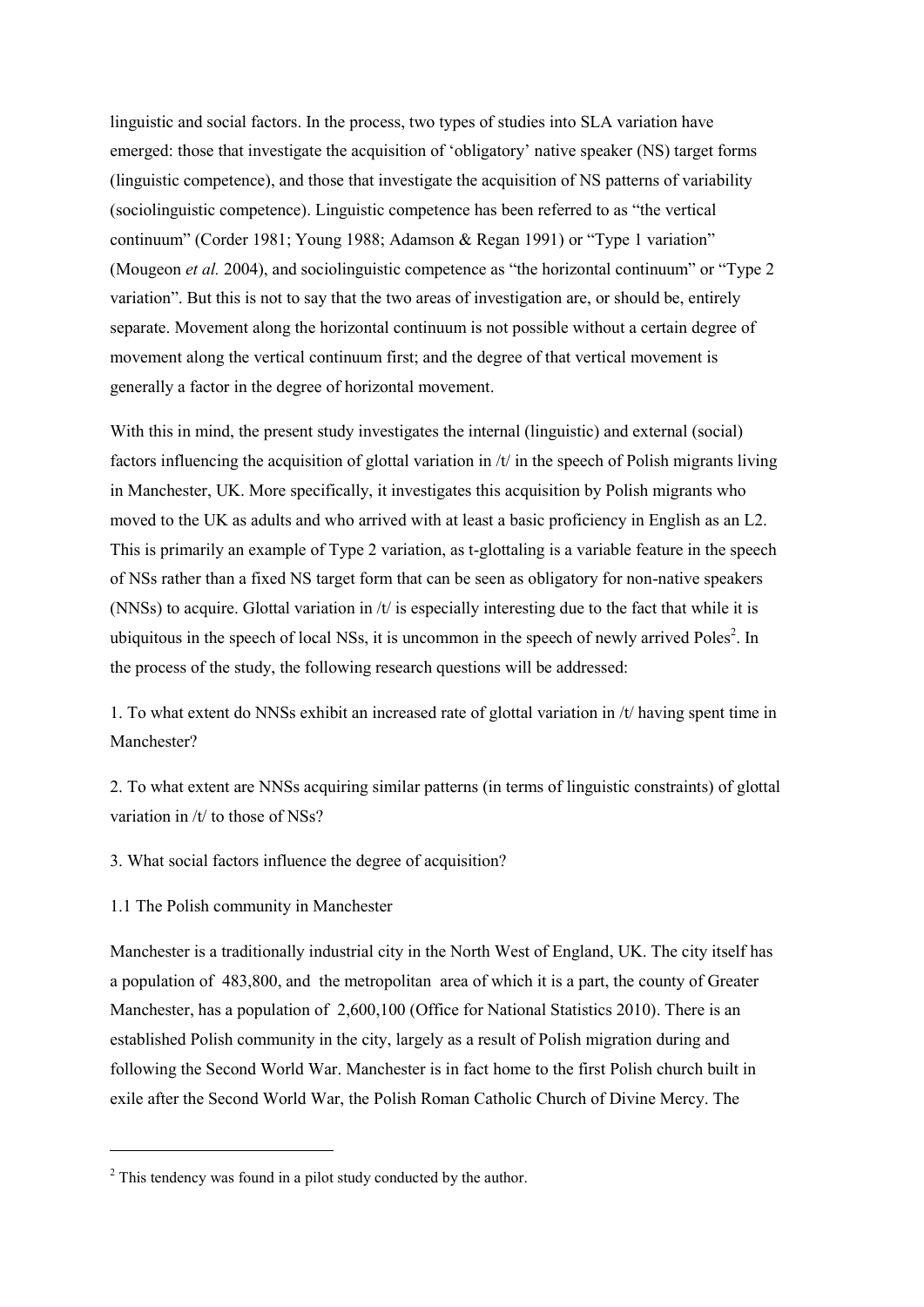church, originally built in 1873 as a Welsh Methodist Chapel, was bought by the Polish people of Manchester in 1958 and is still the centre of an active Polish community in the city.

In addition to the established community, there have, over the last few years, been more recent arrivals. This latest wave of migration is generally seen as having started after the latest expansion to the European Union, in May 2004. This expansion was highly controversial due to the fact that eight of the new member countries (known as the A8) were significantly poorer than the existing EU members. This led to restrictive immigration regimes across the EU, a reaction to the fear that widespread economic migration was imminent. The UK was one of only three countries which allowed virtually unrestricted access to A8 nationals resulting in "the largest single wave of foreign in-movement ever experienced by the UK" (Baure *et al.* 2007:219).

Poles were by far the largest nationality group in this migration, accounting for 64.4%<sup>3</sup> of the total A8 migrants to the UK. In terms of geographical distribution, the A8 migrants, and particularly the Poles, have not followed the traditional route of staying in and around London. Instead, they have moved to most parts of the UK, with the North West of England proving a popular destination.

Several types of Polish migrants and migratory patterns can be identified (Eade *et al.* 2006:10- 12). Some move regularly between Poland and the UK, staying for 2 to 6 months at a time and working in low-paid jobs. Others come just the once in order to make some money, then return to Poland. Some younger and more ambitious individuals come with an open mind, following opportunities as they arise in a variety of jobs from low-paid to highly-skilled. Finally there are those who have been in the UK for a while and who intend to stay permanently. This variety maintains a cycle of migration, with the less permanent workers relying on help from the settled migrants on arrival, who in turn may be able to offer the new arrivals employment in their own businesses.

One interesting outcome of this migration, fuelled as it is by the financial imbalance between the two countries, is that it is common to find well-educated and highly-skilled migrants in relatively low-paid jobs. Eade *et al.* (2006:13) see this as relating to the "transnational construction of class", in which the perception of social class in the UK is constructed in relation to perceived

l

<sup>&</sup>lt;sup>3</sup> This figure comes from the Worker Registration Scheme (WRS), a system whereby individuals are required to register with the Home Office when taking up employment. The UK has no means by which to accurately determine numbers of migrants at any one time. However, of the various sources of data available, the WRS is seen as providing the most complete information.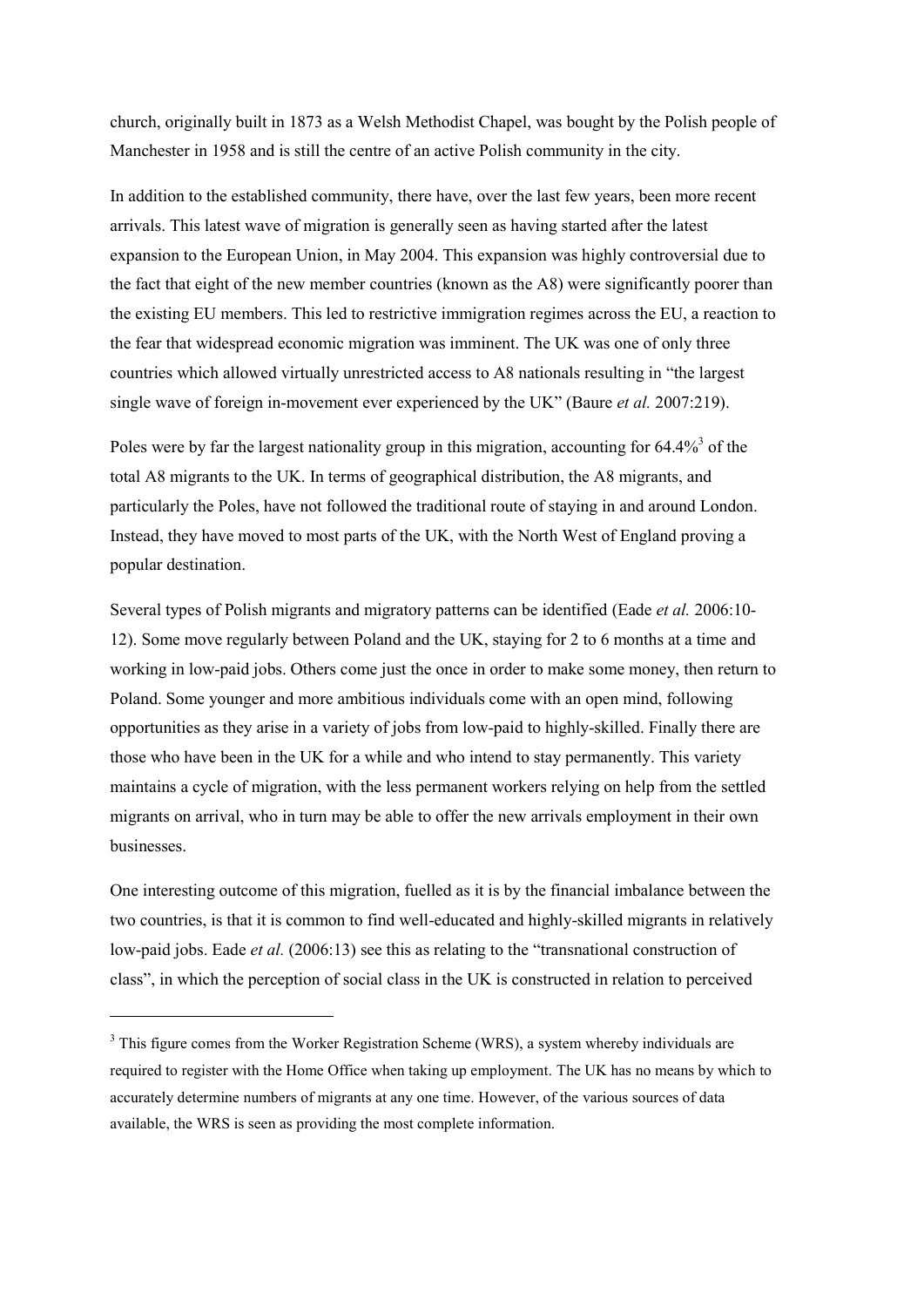opportunities rather than an individual's actual position. This creates a contrast between people's objective class position (their occupation) and their subjective class position.

The relationship between Polish migrants and the local community is difficult to judge. Anecdotally, on a national level, one hears of resentment on the part of a certain section of English workers who feel that the migrants are 'taking their jobs'. However, this is balanced (or perhaps fuelled) by the positive reputation Polish workers have of being conscientious and reliable. During the course of carrying out the current research, there were only two or three negative stories relayed on the subject of interaction with the local community.

Among the 40 participants who took part in the study, it is fair to say that a variety of levels of integration are represented. This is not something which can be easily measured, but when considering their reasons for being in the UK there seems to be a connection between the level of integration and the types of migrants and migratory patterns described above. Of the four types of migrants described by Eade *et al.* (2006), there are examples of the last three in the participants in this study, and each can be seen as showing a greater degree of integration than the last. That is to say, those who intend to come to the UK just once in order to make money and go back to Poland seem to show the lowest level of integration, and those who plan to stay permanently seem to show the highest<sup>4</sup>. While this may appear obvious, it is by no means a foregone conclusion. It is perfectly possible for a Polish family (especially when there are no children) to stay in Manchester and have little contact with the local (NS) community due to the established Polish community with its various services.

#### **1.2 Glottal variation in /t/**

Glottal variation in /t/ is a well-researched phonological feature and one that continues to yield interesting sociolinguistic findings. While it is not necessary to detail all previous research (see Fabricius 2000; Straw & Patrick 2007 for detailed reviews of existing literature) it is important to clarify terminology, as certain terms have been used in different ways. In the present study, *'glottal variation in /t/'* will be used to refer to the general concept of there being some kind of variability between different realizations of /t/ and *'t-glottaling'* or *'glottal replacement'* will be used to refer to the substitution of a glottal stop for /t/. When referring to existing studies the original terminology will be used, but this will be commented on if it differs from the above. A detailed description of the /t/ variants and environments under investigation can be found below.

## **1.3 Gender and variation**

l

<sup>4</sup> This does not reflect an actual measurement of integration, it is simply an impressionistic view of the qualitative data from the interviews carried out for the research.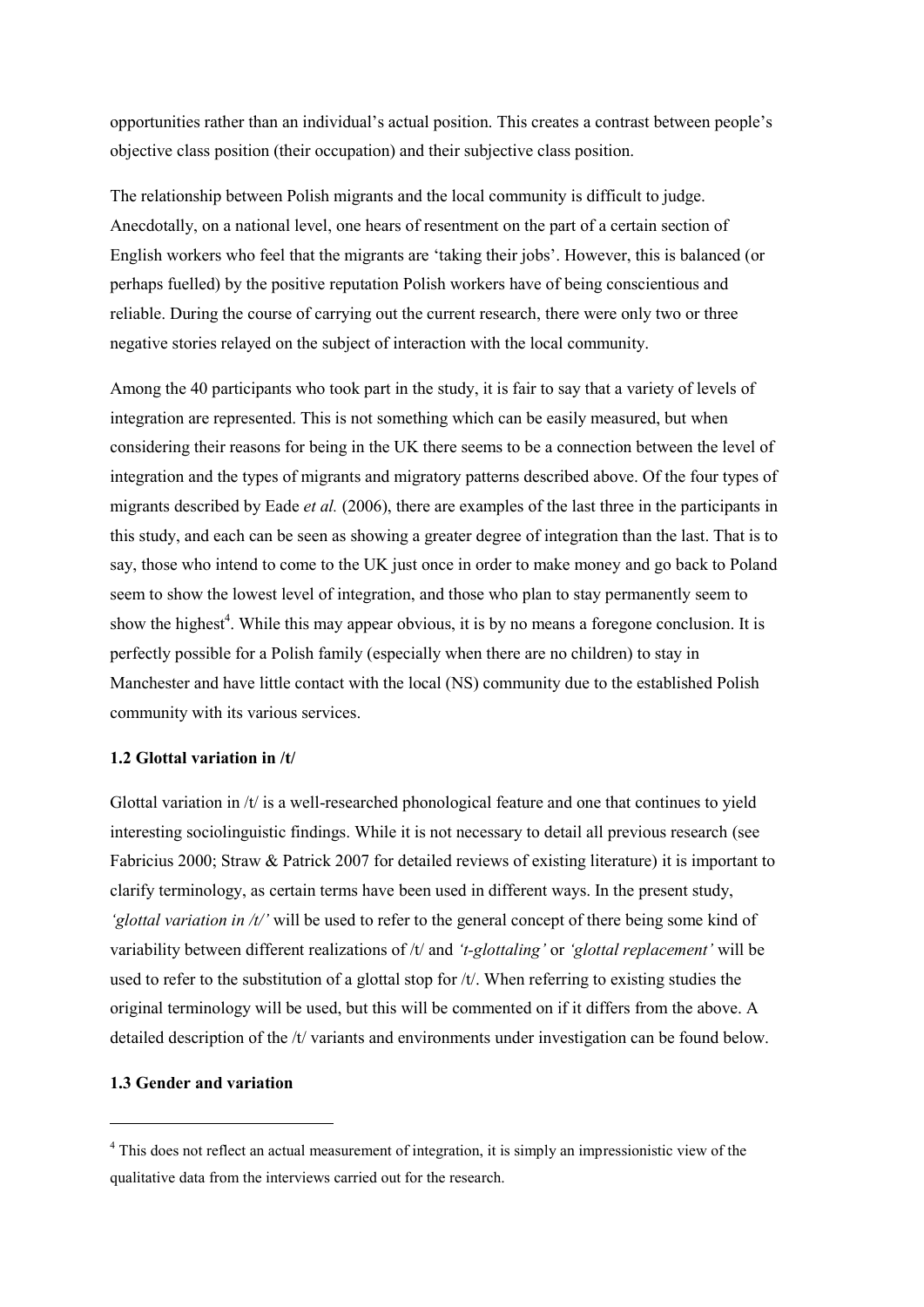Gender has always been a central concern in studies into L1 variation and continues to be a much debated, and often controversial, theme. Early variationist research seemed to point to a consistent pattern of gender differences, with the central finding that women tended to use a higher frequency of standard and prestige forms, with men using a higher frequency of nonstandard and non-prestige forms (Labov 1990; 2001).

Perhaps because the idea itself is so straightforward, this claim became widely accepted and is sometimes presented as "a fundamental tenet of sociolinguistics" (Cheshire 2002:426), with various explanations provided to explain the pattern. However, this claim has since been thoroughly questioned and investigated, and shown to be "an oversimplification" (Foulkes 2006:640). Cheshire (2002) questions the empirical basis of the generalisation, pointing out the lack of objectivity both in accepted notions of social class (particularly in the practice of assigning women to different classes) and in what constitutes a 'standard' or 'prestige' form.

Research into t-glottaling in particular has helped provide a different picture of the role of gender in language variation, particularly in relation to this generalisation that women tend to favour the prestige form of a variable. Studies in Cardiff (Mees 1987; Mees & Collins 1999), Newcastle (Milroy *et al.* 1994) and New Zealand (Holmes 1997) amongst others showed that (middle-class) women were leading the way in the spread of the glottal variant, a variant that could never be classed as 'prestige' in the given contexts. This is seen as evidence in support of the idea that class-based influences are secondary to gender-based influences, presenting the possibility that women do not favour prestige variants, but they in fact create them (Milroy *et al.* 1994) . Milroy *et al.*'s subsequent identification of a glottal stop as a supralocal form in this context led them to argue that it is this type of change that women are instrumental in spreading, and the issue of whether or not the supra-local form also happens to be the prestige form is largely incidental.

On a similar theme, Holmes (1997) points to research showing that women tend to style-shift in their language to a greater extent than men, a tendency she relates to the increased level of interaction women have with a wide range of social contacts. This in turn leads women to accommodate their own speech to the speech of others, thus acquiring different dialectal features (Woods 1997).

Central to the development of ideas on the relationship between gender and variation is the work of Penelope Eckert (e.g. Eckert 1989; Eckert & McConnell-Ginet 1992; Eckert & McConnell-Ginet 2003). Eckert goes further than dismissing the generalisation of women using more standard forms by questioning the practice of looking for any such generalisations in the first place. Citing the "exceedingly complex" nature of gender differences, Eckert (1989:247) observes that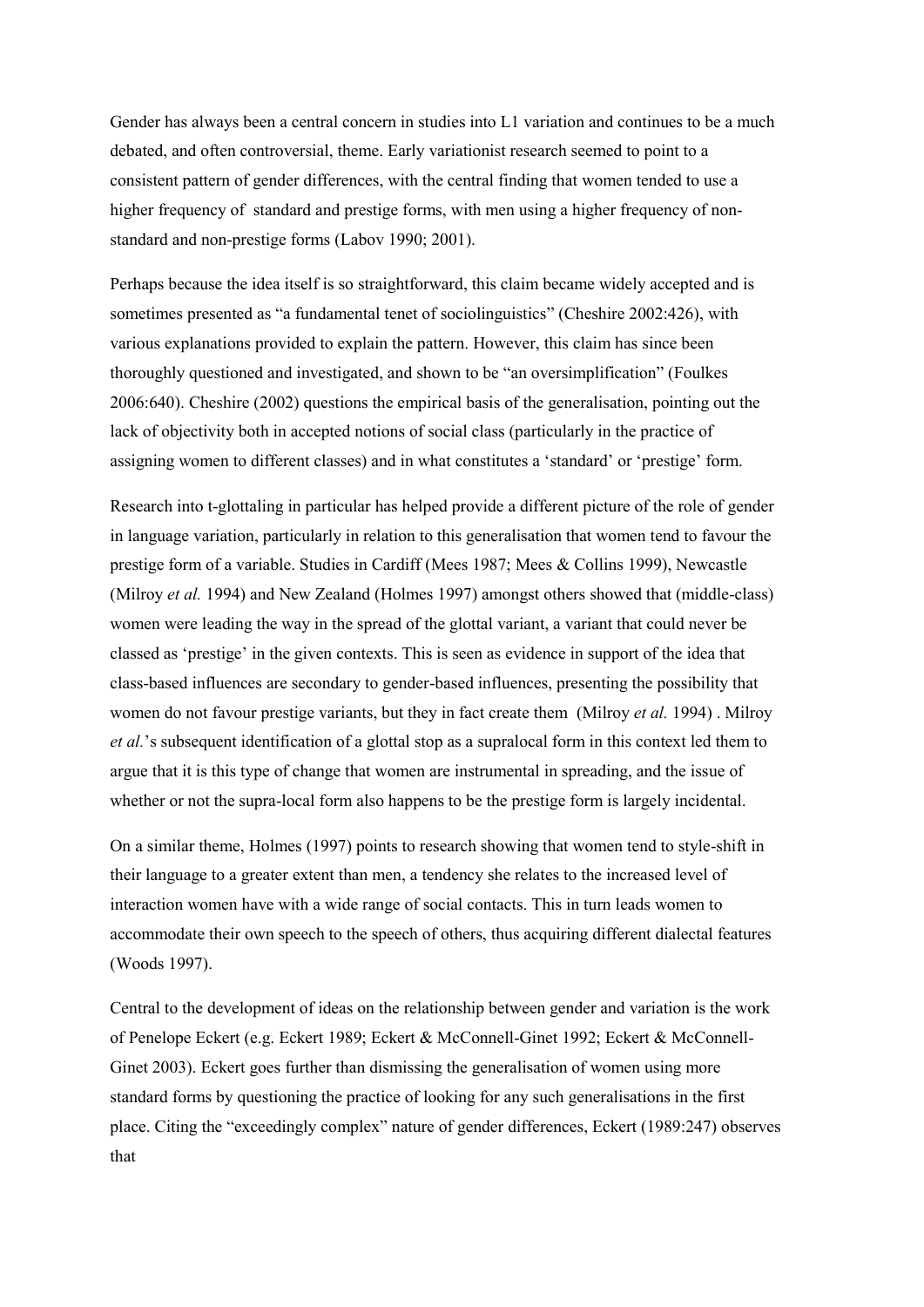…there remains a tendency to seek a single social construction of sex that will explain all of its correlations with variation. This is reflected in the use of a single coefficient for sex effects in variable rule or regression analyses of variation.

She goes on to suggest that the tendency for sociolinguists to allow their survey categorisation of male and female speakers to "guide their thinking about the effects of gender in variation"(p.248) has led to men and women to be perceived as opposite in their use of linguistic variables, when in fact, such a binary opposition might not be the most effective way to look at issues of gender at all. Labov (1990) acknowledges this issue of "biological bias" agreeing that "there is little reason to think that sex is an appropriate category to explain linguistic behaviour" (p.206). He later concludes that

A biological bias is not avoided by dropping the category of men and women as independent variables, but rather by tracing the differential behaviour of men and women through a wide variety of social factors. (p.242).

These ideas are developed further in Eckert (1998) where the point is made that seeing gender as existing in binary opposition is to disassociate it from other aspects of identity, resulting in the belief that being male or female will have the same effect on people's behaviour regardless of other factors such as age, social class etc. Linguistic gender differences arrived at in this manner are then generalised to other contexts, despite the fact that gender practices differ so widely between cultures (Eckert 1998:66).

A central theme to Eckert's work is the concept of a Community of Practice (CofP) (Lave & Wenger 1991) : "an aggregate of people who come together around mutual engagement in an endeavor" (Eckert & McConnell-Ginet 1992:464) in which participants "develop activities and ways of engaging in those activities, they develop common knowledge and beliefs, ways of relating to each other, ways of talking" (Eckert & McConnell-Ginet 2003:57). The fundamental concept behind a CofP is that of shared practice, it focuses on what people do. In terms of gender, it forces us to rethink the idea that people can be assigned to independent categories of 'male' or 'female', and instead looks at ways in which gender and gender differences are constructed through our participation in various CofPs.<sup>5</sup> After all, gender is not a property of individuals; it is not something we 'have' or 'are', but it is something that we *do* (West & Zimmerman 1987:126).

There are several notable L2 Type 2 variation studies relevant to the present study (e.g. Adamosn & Regan 1991; Bayley 1996; Major 2004; Mougeon *et al.* 2004; Uritescu *et al.* 2004; Schleef *et al.* forthcoming). Of these, only two look at gender in any detail. Adamson & Regan (1991)

l

 $<sup>5</sup>$  For a detailed account of how a CofP framework differs from other frameworks such as The Speech</sup> Community and Social Identity Theory, see Holmes & Meyerhoff (1999).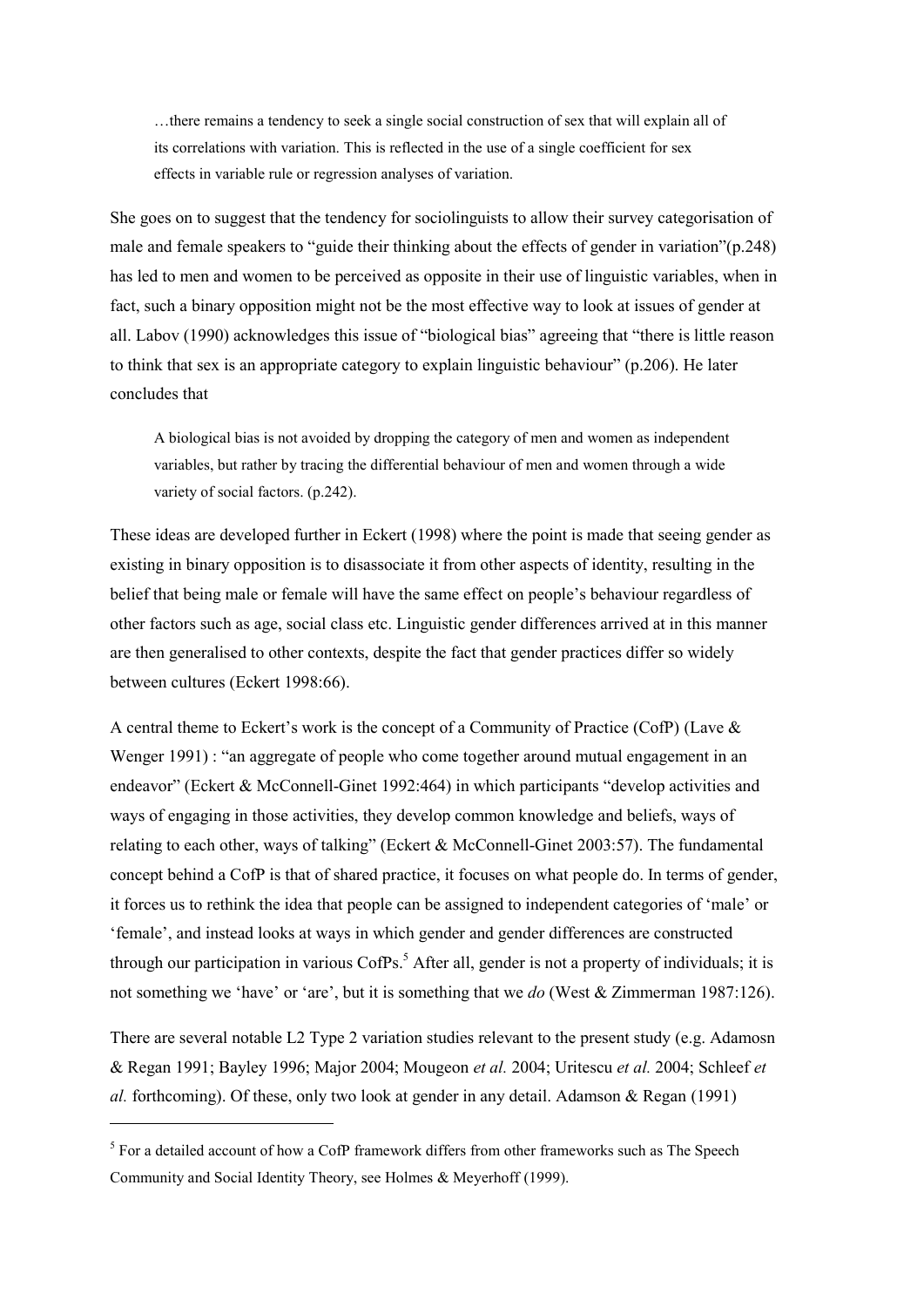provide an insight into gender differences in the acquisition of (ing) forms by Vietnamese and Cambodian immigrants. They found that NNSs replicated the gender variation pattern of NSs, with males tending to use the alveolar form [m] more frequently than females. But interestingly, while the rate of [m] showed predictable reduction in the monitored speech of the NS males, in the monitored speech of the NNS males the rate actually increased. Adamson & Regan discuss this finding in terms of covert prestige (Trudgill 1972), with the NNS males desiring to match the NS male norm. The monitored environment simply gives them the opportunity to better achieve this variant, missing the point that for the NS males, this same environment favours a different variant.

Major (2004:172) looked at the acquisition of four widespread (in US English) phonological processes<sup>6</sup> by native Japanese and Spanish speakers and asked three questions:

- 1. Are gender differences acquired by NNs?
- 2. Are stylistic differences acquired by NNSs?
- 3. Which factor, gender or style, is more salient?

He found that while there was unambiguous support for the acquisition of gender differences by both groups of NNSs, the same could not be said for stylistic differences. While the Spanish group showed some significant stylistic differences, (although much less than in the NSs), the Japanese group showed no significant stylistic differences at all. Major therefore concluded that NS gender differences are more salient, and acquired more readily, than NS stylistic differences by NNSs of English.

### **2. Methodology**

## **2.1 Participants**

l

Having already defined the sampling universe as Polish people living in Manchester who grew up in Poland, potential participants were identified and selected through the approaches of social networks and judgement sampling (Milroy & Gordon 2003; Tagliamonte 2006) whereby people who represented previously identified categories were sought in order to fill an appropriate quota for each. Some categories, such as sex, were strict, in that equal numbers were sought; other categories, such as occupation and length of residence (LOR), were less so, in that a variety of job types was sought, but without a pre-defined checklist of this or that job. Age was also an important category. A pilot study had highlighted the problems of using older participants who

<sup>6</sup> 1. Palatalization in four environments, e.g. *got you, did you, this year, raise your*. 2. Deletion of /v/ in *of*.

<sup>3. &#</sup>x27;-ing' pronounced as [ɪn]. 4. Assimilation of /n/ in *can* e.g. *can be, can go.*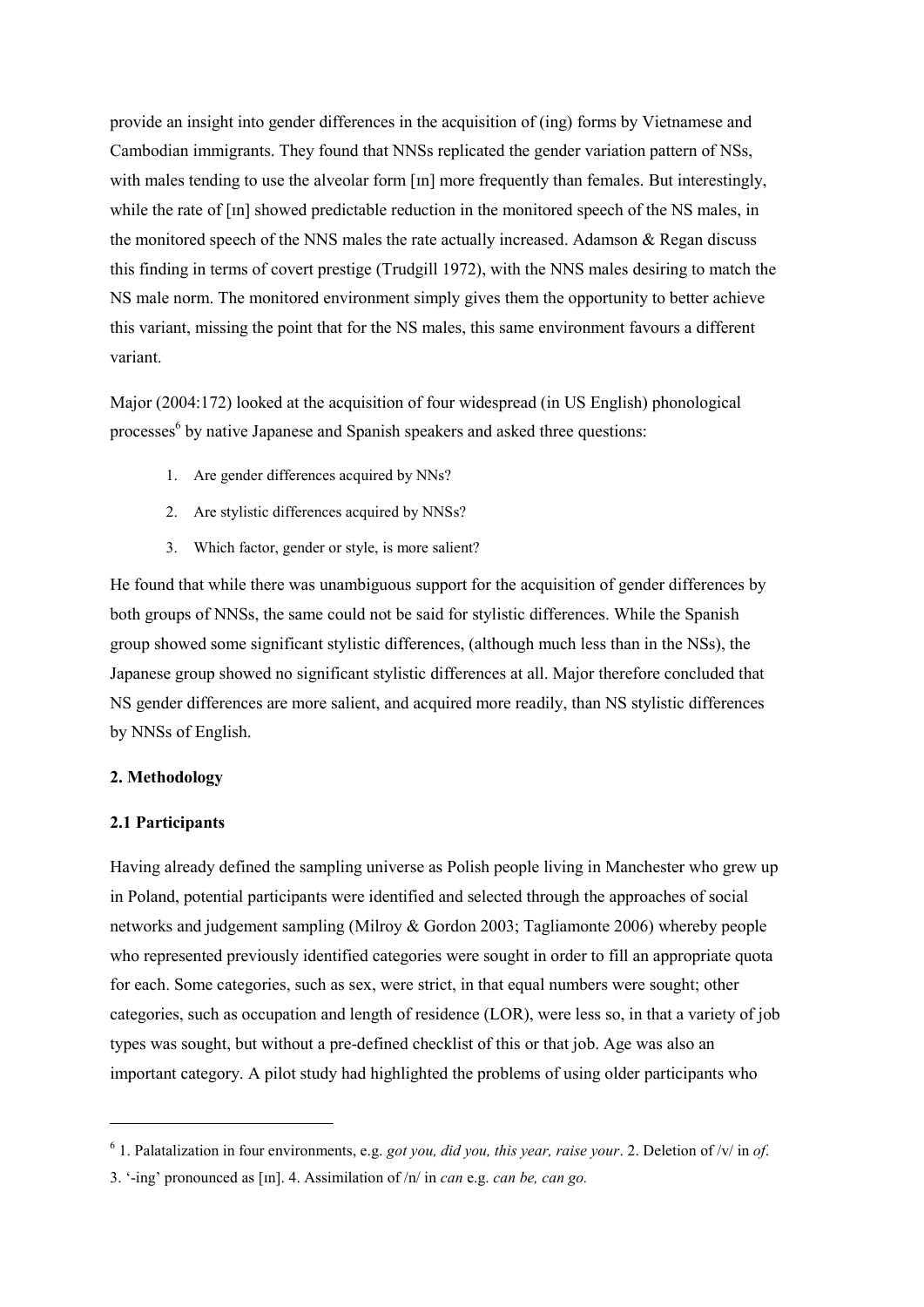had been in Manchester for 40 years or more, as their life experiences and their relationship with the English language was so varied it was extremely difficult to control some of the variables. It was therefore decided to concentrate on a subset of the Polish community in Manchester who fulfilled the following criteria:

- 1. they grew up in Poland and came to England as adults;
- 2. they were aged between 18 and 40;
- 3. they had at least a basic proficiency in English before coming to England<sup>7</sup>;
- 4. they had ideally lived nowhere else in the UK apart from in the Manchester area.

The final sample consisted of 40 individuals (see table 1).

## TABLE 1 HERE

### **2.2 Gathering data**

Meetings were arranged with individuals throughout 2009<sup>8</sup>. Although there were other elements to the meetings (a picture description task and a word list), all speech data presented here come from an informal conversation with each participant. The term 'conversation' is used intentionally here, as the idea was to replicate an informal chat. Every effort was made to elicit as much speech as possible from the participant, resulting in the conversations being desirably one-sided, but they remained conversations rather than interviews. The reason for this approach was an awareness that the participants were not using their first language, which for many would be a challenging task. It was therefore important to ensure that the meeting in no way resembled any kind of language test, where an interlocutor would ask a series of questions and offer little in return.

The purpose of the conversation was to elicit speech that was as natural as possible by accessing information, explanations, and most importantly stories, that might usually be shared between friends. Certain core topics such as the participant's life in Poland, life in Manchester, problems faced when living in a different country and future plans were covered with each participant through leading questions. Other topics developed naturally depending on the individual. The length of the conversations varied with each speaker, with the shortest being 18 minutes and the longest 1 hour and 10 minutes (average 34 minutes). The most important factor determining length was level of English, with some speakers finding it understandably challenging to maintain a conversation in a second language for an extended period.

l

 $<sup>7</sup>$  By its very nature this had to be self-assessed proficiency.</sup>

<sup>&</sup>lt;sup>8</sup> This paper represents part of a larger project detailed in Drummond (2011).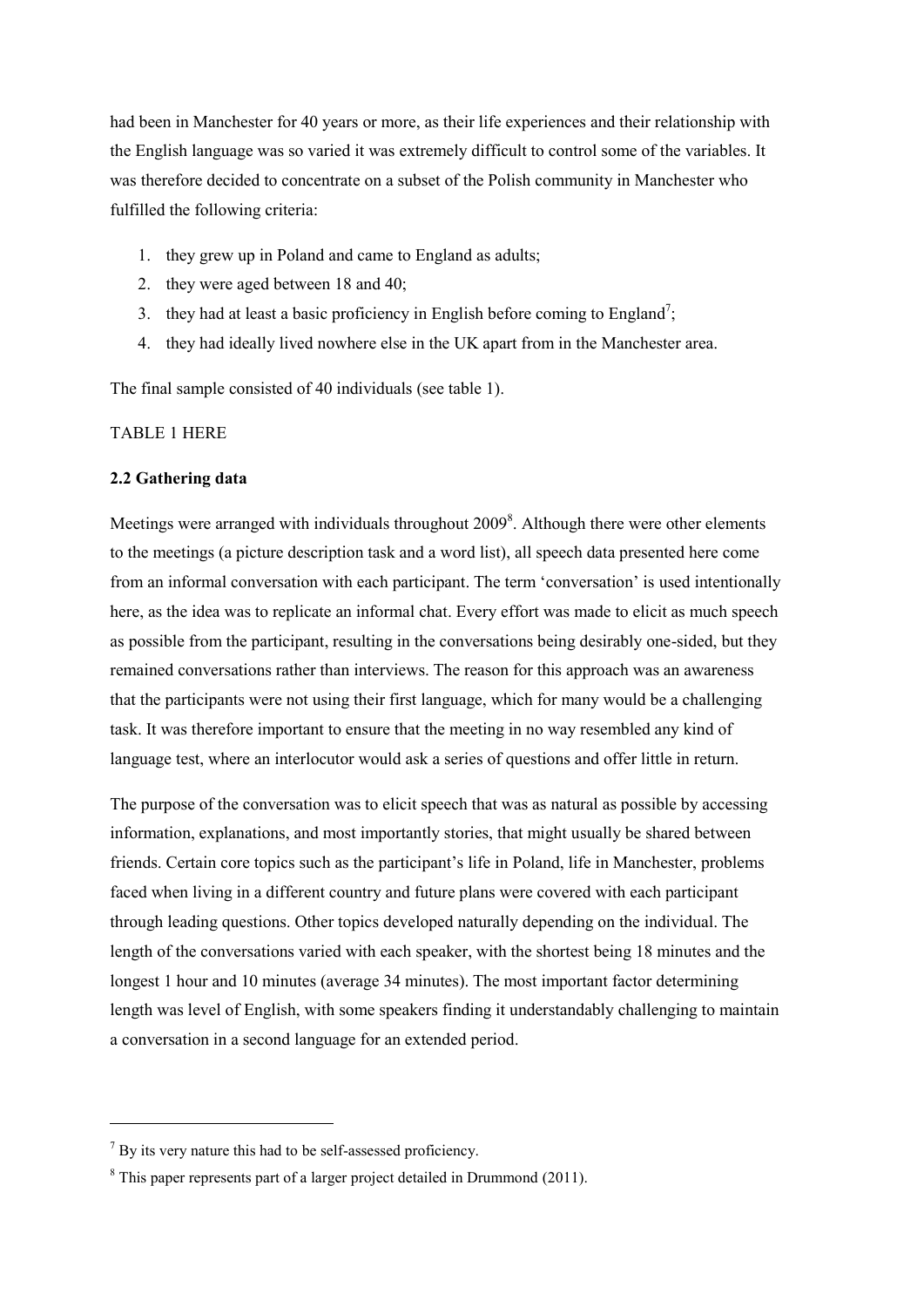The conversation was recorded using a Zoom H2 Handy Recorder placed unobtrusively on a surface near the participant. Recordings were made as .wav files using a 44.1 kHz sampling rate with 16-bit precision, saved onto an SD memory card then transferred onto a PC.

The recorded conversation was also used to assess the participants' level of spoken English (LoE). This was an impressionistic score made by the researcher and a colleague (both experienced English teachers) on overall fluency, accuracy and use of vocabulary. A numerical scale from 1 to 10 was used, which relates to standard ESL labels for proficiency as outlined in table 2.

## TABLE 2 HERE

In addition to the speech data, social and attitudinal data were gathered by means of a questionnaire which was completed after the conversation, but within the meeting. The questionnaire was divided into two main sections, with the first designed to gain information in the following areas:

- self-assessed English language level
- amount of English instruction
- use of English and Polish (amount)
- future plans (timescales for returning to Poland, settling in UK etc).

The second section represented the main bulk of the questionnaire, consisting of 42 questions on the aspects of attitude and motivation described below. It should be borne in mind that this study represents part of a larger research project which looked into the acquisition of additional features, some of which are more specific to the Manchester area. It is for this reason that some of the attitudinal features refer to Manchester specifically.

- anxiety about pronunciation
- attitude towards Manchester, its people, and living there
- awareness of a Manchester accent
- attitude towards a Manchester accent
- desire to lose one's Polish accent and sound like a native speaker (not specifically Manchester English)
- instrumental motivation to improve pronunciation
- integrative motivation to improve pronunciation.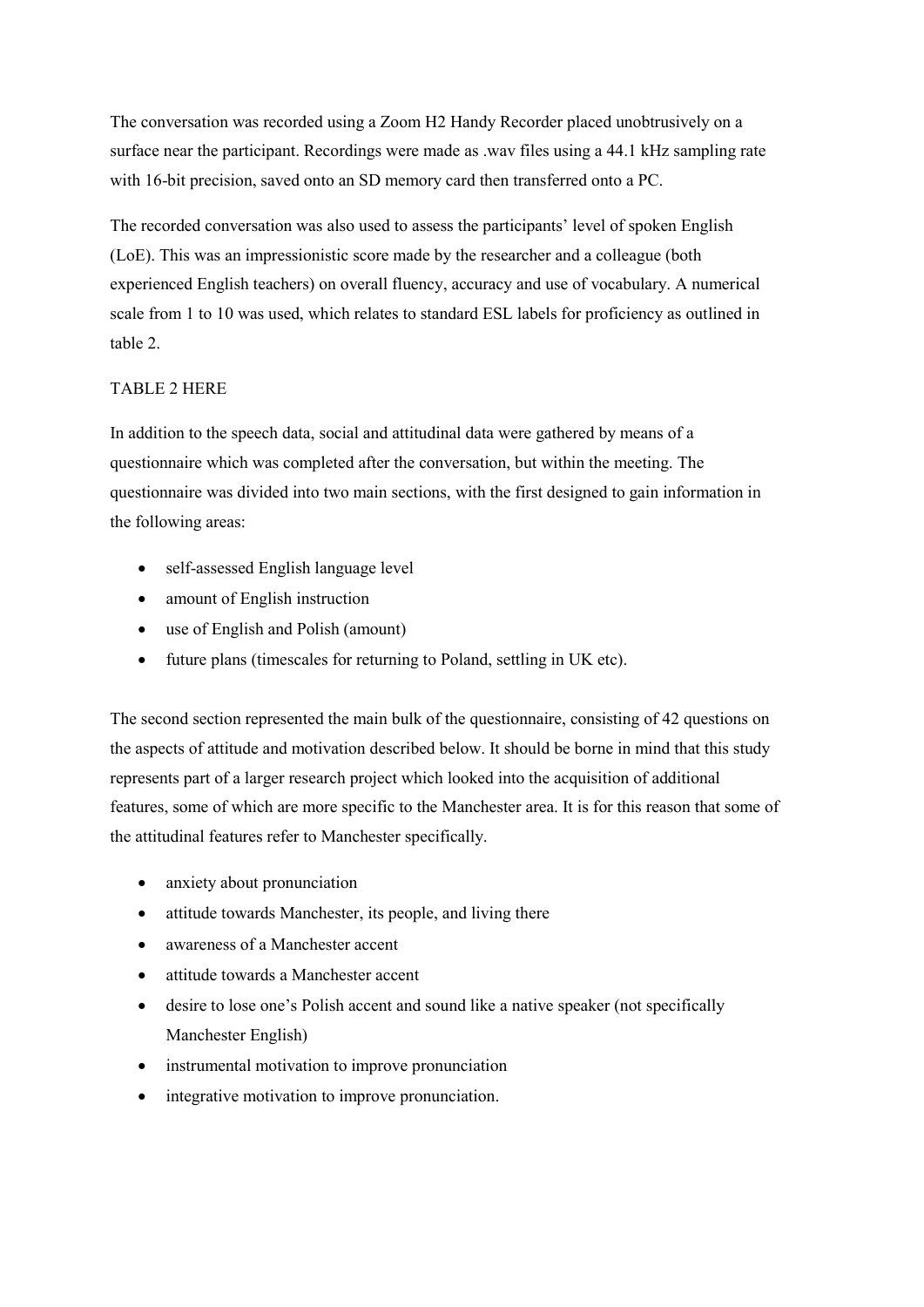The underlying format of the second section was influenced by Gardner's (1985b) Attitude/Motivation Test Battery, an established element of much of the existing research into L2 motivation. Although Gardner's own theories on integrative and instrumental motivation have been questioned (e.g. Dörnyei 2001; 2005) it was felt that these two aspects of motivation were sufficiently identifiable as to warrant their inclusion in the present study.

The 42 questions in the second section were all in the format of a statement followed by a seven point Likert scale, with 'strongly disagree' and 'strongly agree' at numbers 1 and 7, and numbers 2 to 6 remaining unlabelled in between. Multi-item scales, as described in Dörnyei (2002) were employed so that each main area under investigation was covered by more than one question. In fact, each area was assessed by six questions, although the two sections involving the awareness of, and attitude towards the Manchester accent were originally grouped together, so these areas were subsequently covered by two and four questions respectively. One 'distracter' area was included, consisting of questions on other aspects of language learning such as reading and writing. These questions were included simply to draw attention away from the real focus, that of speech and pronunciation. It was decided to have the entire questionnaire translated into Polish so as to avoid both possible misunderstanding and fatigue on the part of the speakers. The internal consistency of the questions was measured using Cronbach's Alpha, and the existence of collinearity amongst the factors was checked by examining tolerance and the Variance Inflation Factor in SPSS. As a result, the following aspects were retained:

- attitude towards Manchester, its people, and living there (ATT);
- awareness of a Manchester accent (AW);
- desire to lose one's Polish accent and sound like NS (not specifically Manchester English) (CHA);
- motivation (both instrumental and integrative) to improve pronunciation. (MOT).

## **2.3 Identifying and coding the linguistic variable**

Each recording was transferred to a PC and the conversation element was isolated. The first 5 or first 10 minutes of every conversation (depending on overall length) was disregarded as this might be seen as a period during which participants settle into the situation and hopefully lose some of their awareness of the microphone. The remainder of the conversation was analysed in stages, depending on initial findings and taking into consideration the findings of a pilot study.

Although consonantal variables such as glottal variation in  $/t$  have in the past tended to be analysed auditorily, acoustic analysis is being used more and more in this area. Perhaps this is in part due to Docherty and Foulkes' (1999) comment on the scarcity of studies in which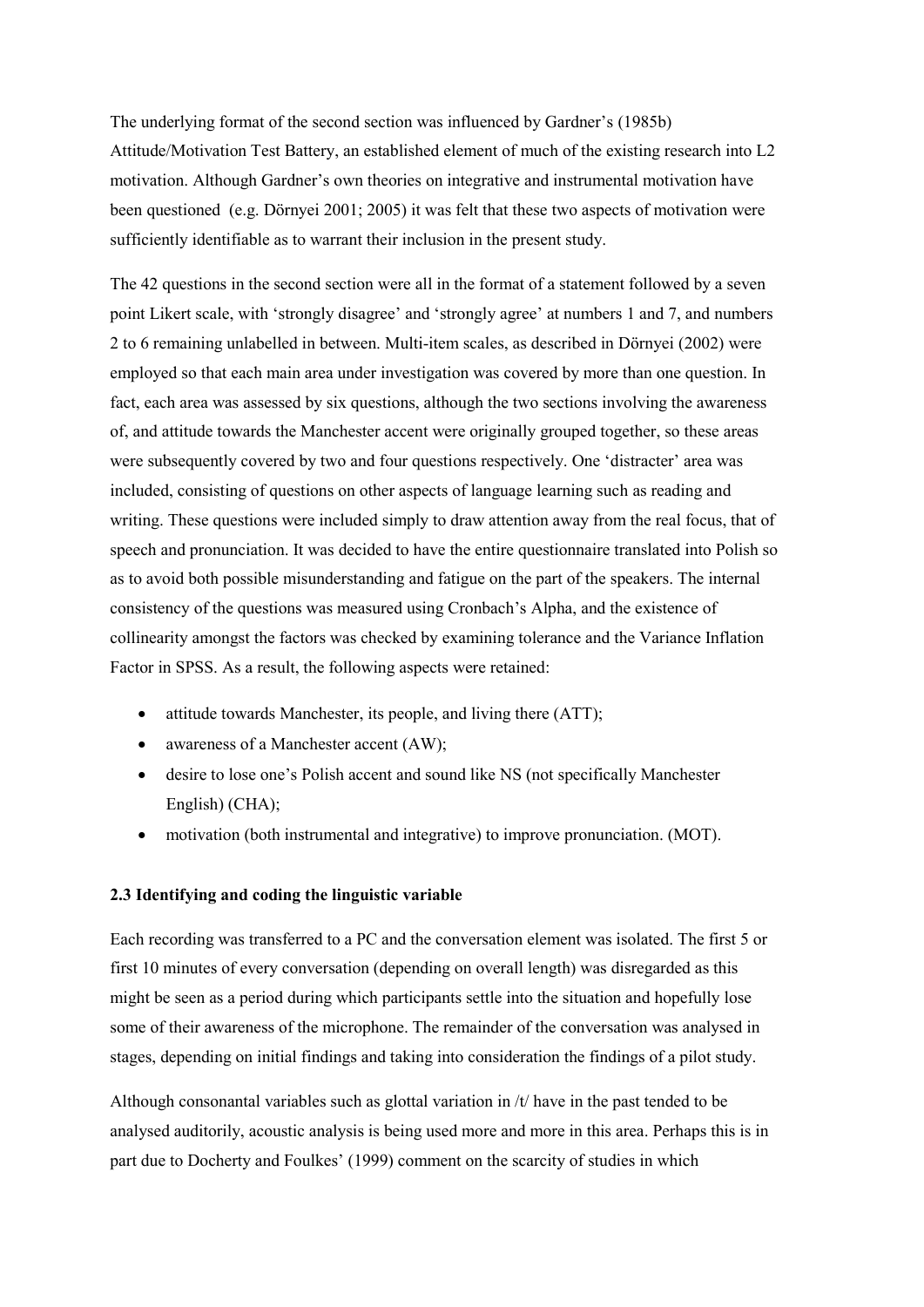instrumental techniques have been used on consonantal variables. While acknowledging that this state of affairs owes much to the fact that auditory discrimination between consonantal variants is often sufficiently reliable, they go on to illustrate the extent to which instrumental analysis can uncover finer relevant detail in their description of their own research into glottal and glottalised variants of Newcastle /t/. Indeed, the result is a convincing description of sociolinguistically patterned types of glottal variation that simply cannot be discriminated auditorily, even when the data is revisited (Docherty & Foulkes 1999:57) . However, it was decided that auditory analysis would be sufficient for the present study. This decision was made for the same reason expressed by Fabricius (2000:80), namely that the present study "is more concerned with the sociolinguistic character of t-glottaling than with its acoustic 'profile'".

Previous research into glottal variation in /t/ shows a variety of approaches in terms of what constitutes the envelope of variation, with differences existing in both the linguistic environment of /t/ and in the nature of the variants themselves (see Straw & Patrick 2007 for a useful summary list of previous studies into word final glottal variation in England, showing which variants were studied). The present study follows the lead of Fabricius (2000; 2002) and Straw and Patrick (2007) by focusing on glottal replacement alone and not on any possible examples of glottal reinforcement. It is concerned with word final  $/t$  preceded by a vowel  $(V/t#)$ , and word medial intervocalic /t/  $(V/t/V)$ . Each word final /t/ is categorised as being either pre-consonantal (PreC) *(..that country..)*, pre-vocalic (PreV) *(..that idea..),* or pre-pausal (PreP) *(..this cat.)*, with the PreC category being further divided into pre-stop (PreS)  $/p$ , b, t, d, k, q, m, n', pre-fricative and affricate (PreF) /f, v,  $\theta$ ,  $\delta$ , s, z, f, z, tf, dz/, and pre-approximant (PreA) /r, l, w, j/.

In total this gives six environments under investigation:

- V/t/#S 'ho**t** potato'
- V/t/#F 'abou**t** seven'
- V/t/#A 'wha**t** would'
- V/t/#V 'no**t** even'
- V/t/#P 'did i**t**.'
- V/t/V 'ma**tt**er'

The three PreC environments were coded only for two variants – released [t] or 'other'. This was done for two reasons: firstly, it is often very difficult to reliably discriminate auditorily between certain variants of /t/ in this context in spontaneous speech (for example, deciding whether *'that man'* is in fact [ðæt' mæn] or [ðæ? mæn] when spoken at normal speed). Of course, place of articulation is also relevant here, with some following sounds making identification more or less difficult, but the decision was made to treat all following consonants in the same way for the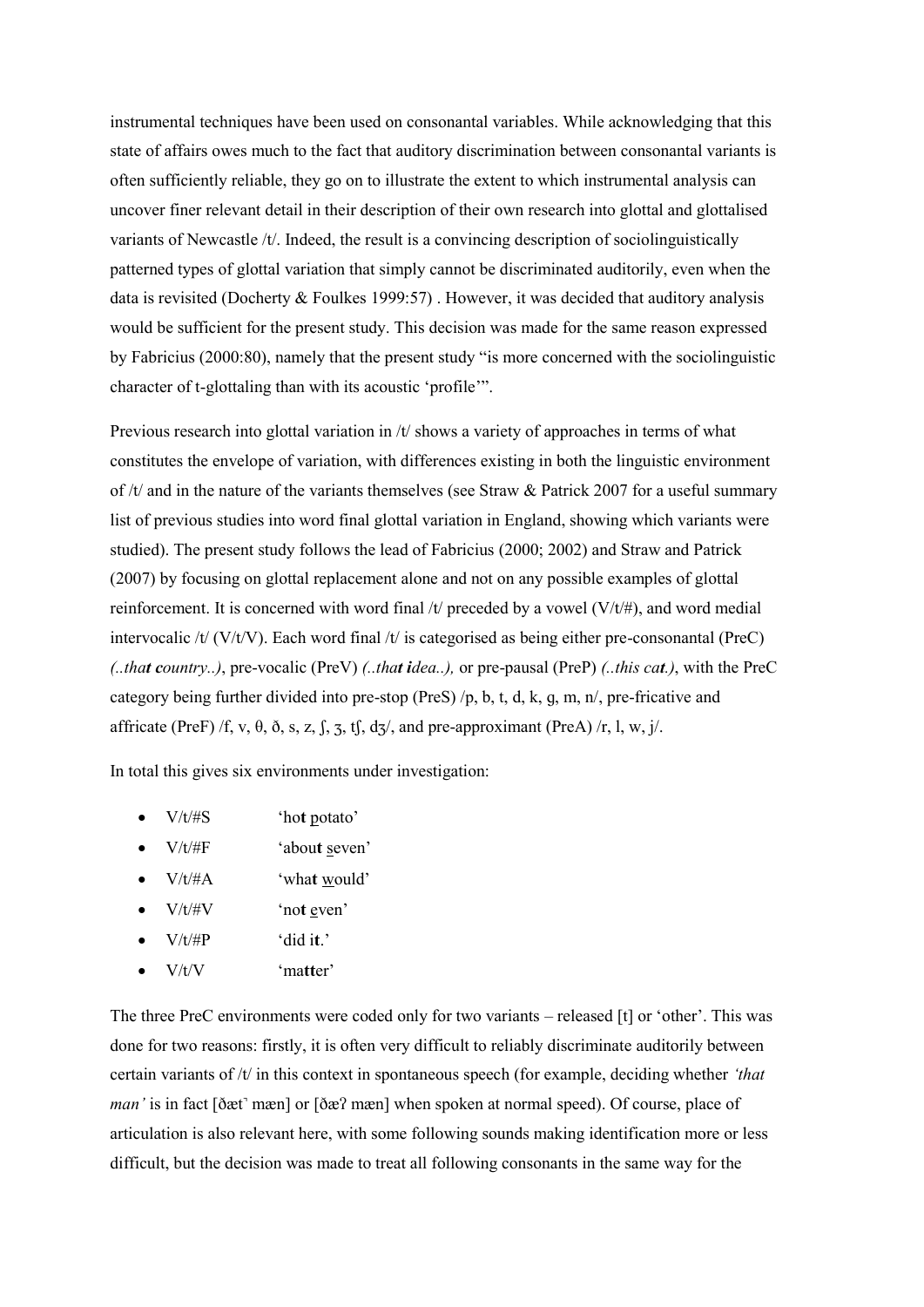present study<sup>9</sup>. Secondly, a pilot study had shown that a recently arrived Polish speaker appears to produce released [t] in this environment far more frequently than would a native speaker, irrespective of their level of English. It was therefore felt that a reduction in the frequency of released [t] would in itself constitute a valid sign of change. The focus therefore is on the absence or presence of released [t], not on the particular variant that might take its place.

The other two word final contexts, PreV and PreP were each coded for five possibilities, and the word medial intervocalic context was coded for four possibilities. These are summarised in table 3. Due to the fact that the primary aim here is to investigate rates of glottal replacement in these environments, the variants in PreV and PreP environments were later reduced to two possibilities: glottal replacement or 'other'.

#### TABLE 3 HERE

In the first instance, 50 usable /t/ tokens were identified for each individual speaker. A usable token was deemed to be a clearly audible realisation of  $/t/$  in any of the 6 environments outlined above. Due to the fact that glottal replacement is the primary focus of the study, the decision to continue identifying tokens was based on glottal replacement numbers. If the initial 50 tokens contained no examples of glottal replacement in PreV, PreP, and V/t/V, then no further tokens were sought. However, if the first 50 tokens contained one or more examples of glottal replacement, then a further 50 tokens were identified where possible. In all, 3450 /t/ tokens were analysed, an average of just over 86 per participant.

Although it would of course be extremely useful to be able to compare the patterns of glottal variation in /t/ in the speech of the Polish participants with those of local NSs, there is simply not the NS data at present to be able to do this effectively. The possibility of including the collection of such data in the present study was considered, but was ultimately felt to be outside its scope. This decision was informed by the fact that there is at present a much larger-scale project on variation in Manchester English taking place, so it was felt more useful to focus on the Polish data at this stage, and use the new data when available. It is anticipated that more precise comparisons between the two patterns of variation will be possible in the near future.

#### **2.4 Statistical analysis**

l

Where appropriate, multiple logistic regression analyses was carried out using Rbrul (Johnson 2008). Rbrul is a variable rule program in the mould of Goldvarb (Sankoff *et al.* 2005), yet which incorporates mixed-effects modelling, therefore distinguishing between (replicable) fixed effects

<sup>&</sup>lt;sup>9</sup> It would be possible to provide further detail within the 'other' category by means of acoustic analysis. However, for the reasons provided above, it was felt that the existing categorization would suffice.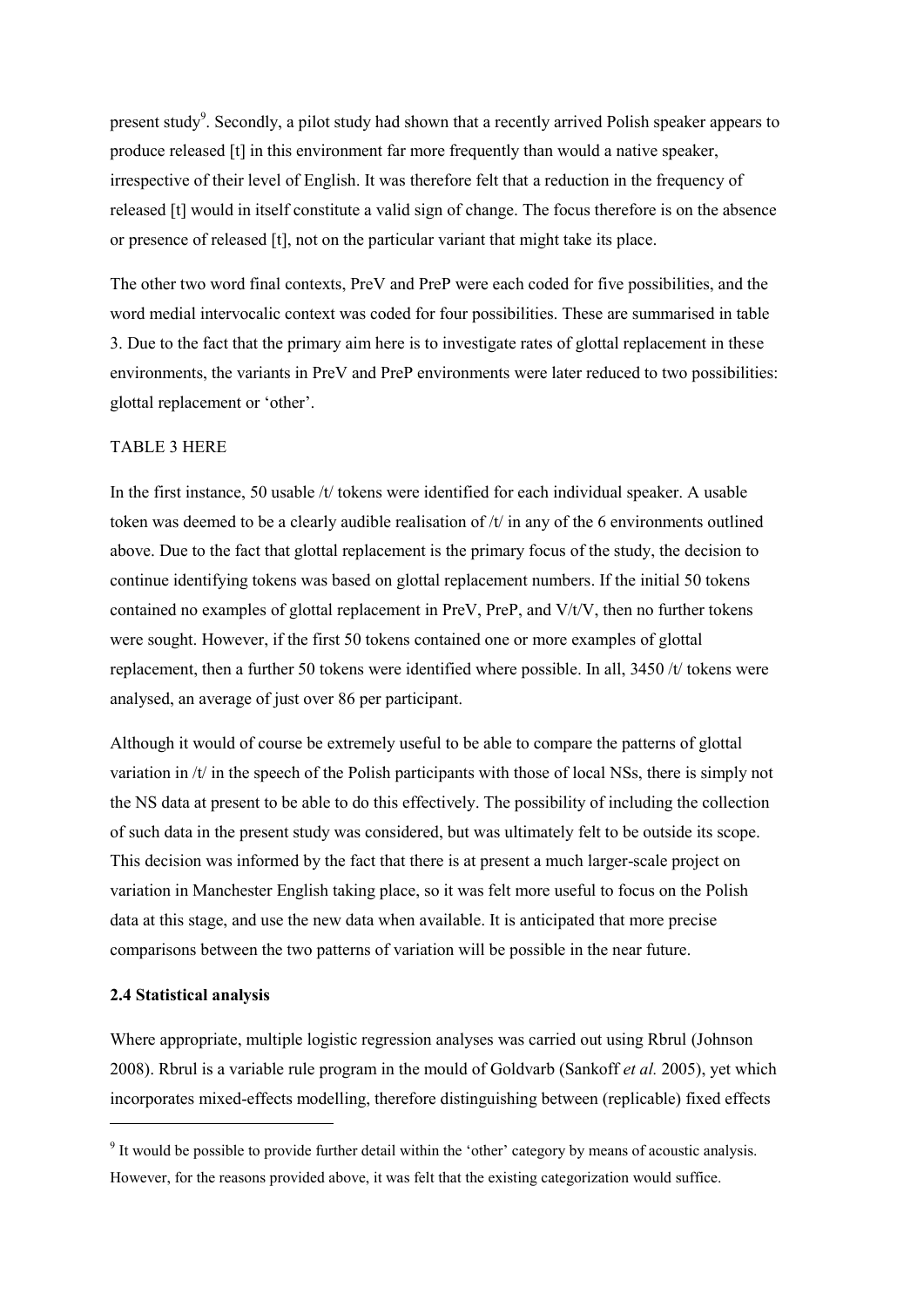such as male/female, linguistic context etc, and (non-replicable) random effects such as individual speaker variation. By including individual speaker as a random effect, the model is able to account for the fact that some speakers may favour a particular variant to a greater or lesser degree than their relevant fixed factors would predict. The result is a model which "can still capture external effects, but only when they are strong enough to rise above the inter-speaker variation" (Johnson 2009:365). Rbrul expresses coefficients in log-odds rather than factor weights, although both are given in the analysis presented here to enable ease of understanding for those who are more familiar with Goldvarb output.

### **3. Results**

Table 4 shows the overall count of tokens collected. Table 5 shows the overall count and percentages for the particular variants under investigation, i.e. (lack of) released [t] in PreC and glottal replacement in PreV, PreP and V/t/V. What is immediately clear is the almost categorical absence of glottal replacement in word medial position. For this reason, no further analysis of this context will be undertaken. The rates of word-final t-glottaling in PreV and PreP environments are relatively low (compared to, for example, Fabricius (2000) which showed rates of 40% and 36% respectively amongst NSs), yet are strikingly similar to each other. Ostensibly this would appear to suggest an absence of any diffusion pattern between PreV and PreP t-glottaling, with neither environment appearing more likely than the other to favour glottal replacement. However, further analysis presents an alternative.

## TABLE 4

#### TABLE 5

Although the mean figures for glottal replacement for all speakers are equal (17%) across the two environments (PreP and PreV) at the level of individual speakers there are differences. Figure 1 shows that while there is no preference for one environment over the other amongst the 18 speakers who display glottal replacement in both contexts (8 prefer PreV, 9 prefer PreP and 1 is equal), of the 7 speakers who display glottal replacement in one environment only, this is always PreV. This suggests that for these speakers, glottal replacement cannot exist in PreP environment without first existing in PreV, perhaps suggesting a PreV > PreP pattern of diffusion, a pattern different from the most common pattern described in Straw & Patrick (2007:390).

A word of caution should be mentioned here regarding the small number of tokens collected in PreP position for some of the speakers. However, if the speakers for whom fewer than 10 PreP tokens were collected are excluded, resulting in a modest but usable mean of just over 14 tokens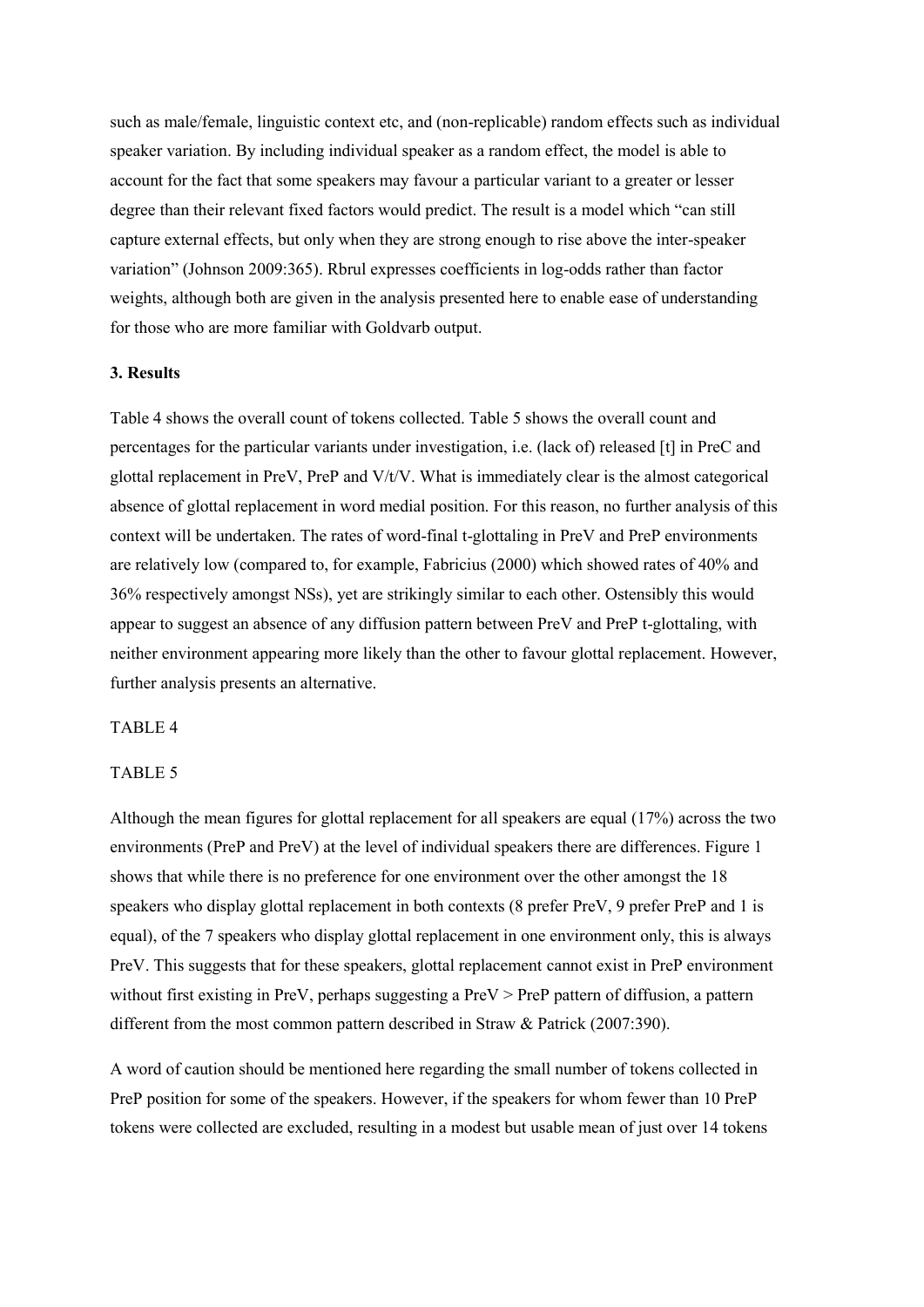per speaker, the pattern remains. In terms of Figure 1, the following speakers would be excluded: 18, 25, 2, 31, 24, 3, 39.

### FIGURE 1

#### **3.1 Regression analysis**

Three multiple regression analyses were carried out with PreV, PreP, and PreV + PreP glottal replacement as the dependent variables (with glottal replacement as the application value) and with individual speaker as a random effect. The decision to first separate the two environments was made in order to explore possible differences in their behaviour. The results can be seen in Tables 6, 7 and 8.

TABLE 6

TABLE 7

#### TABLE 8

l

Of the three significant independent variables, only LOR is directly relevant to the idea of speakers showing increased glottal replacement as a result of their being in Manchester. The logodds and factor weights clearly show that the greater the LOR, the greater the likelihood of glottal replacement, and that two years might indicate a point at which the likelihood begins to increase. Certainly, the mean glottal replacement for PreV and PreP for speakers with an LOR of 0-24 months is very low at 2.9% compared to those with an LOR of 25-48 months where it is 12.7%.

Also of interest is the manner in which LOR and LoE interact. Clearly, both are significant in the regression analyses and both correlate positively with increased glottal replacement *(LoE r=0.408 p<0.01; LOR 0.487 p<0.01)*; in addition, LoE and LOR are themselves not correlated *(r=0.019*   $p=0.908^{10}$ ). However, this obscures some interesting detail. Neither high LoE nor high LOR is enough to increase likelihood of glottal replacement when working alone, i.e. if one is high and the other is low, there tends to be a low level of glottal replacement; it is the combination of the two factors that is important. For example, the 12 speakers who make up the lowest three categories of LoE (elementary, pre-intermediate and intermediate) show a mean level of glottal replacement of 3.23%, yet they have a mean LOR of 40.7 months. According to Figure 2, this LOR would put them at the upper end of the category averaging 13%. Similarly, the 8 speakers

 $10$  This lack of correlation between LOR and LoE is somewhat surprising, suggesting that an individual's proficiency in English does not improve after living in the UK. However, it is in fact highly likely that this improvement takes place, but the effect is masked by recently arrived high-level speakers (i.e. high LoE but low LOR).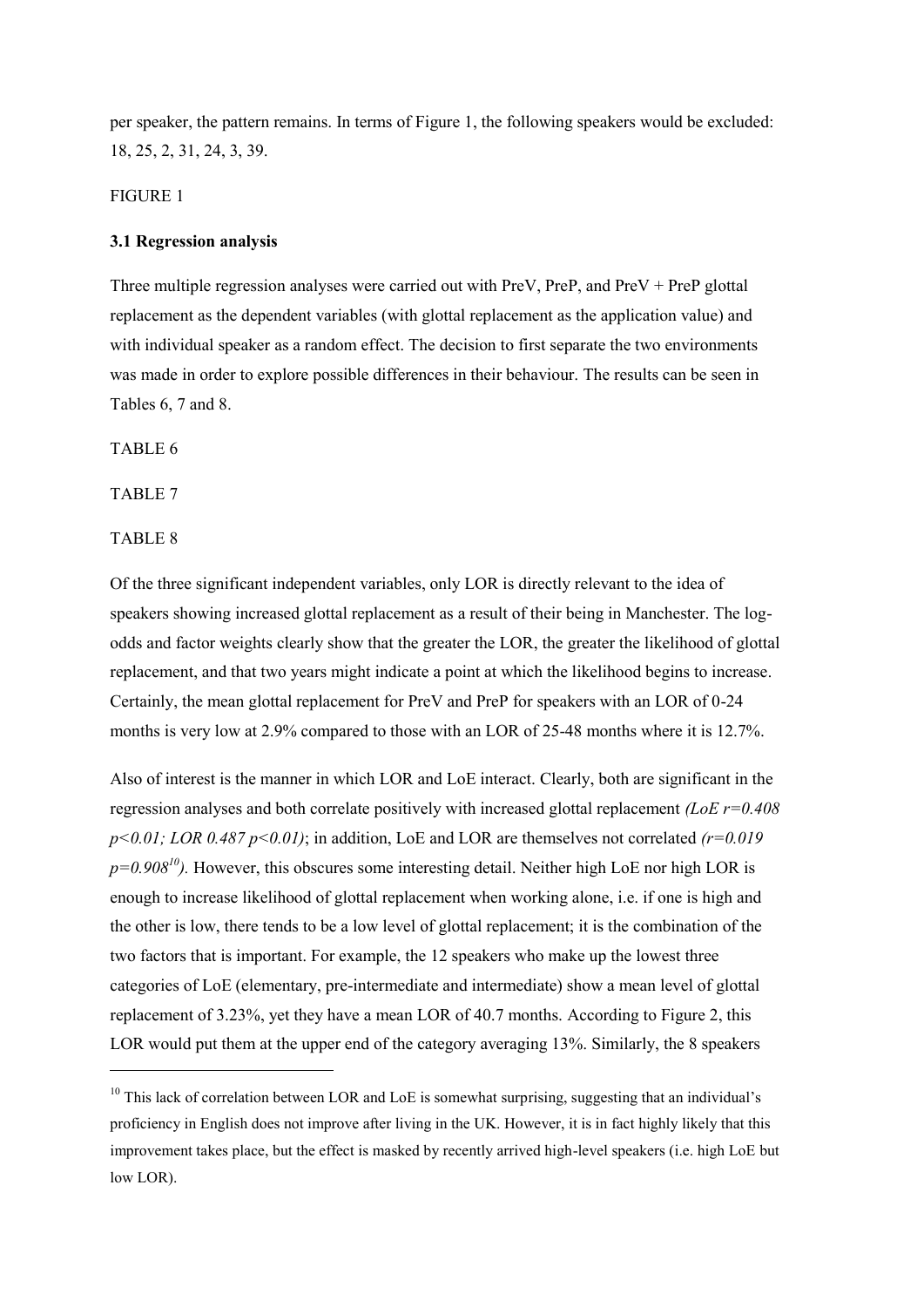who have LORs of less than 1 year show a mean level of glottal replacement of 3.6%, despite a mean LoE of 7.4 (upper-intermediate). Again, according to Figure 3 this level of English would put them in the category averaging 16% glottal replacement.

# FIGURE 2

#### FIGURE 3

In addition to LOR and LoE, two other factors emerged as being statistically significant to differing degrees: gender and attitude. Attitude was statistically significant in just one environment: PreP, and failed to reach significance in the other two. For this reason, it is unwise to attach too much importance to this finding, especially when we recall the relatively low number of tokens for the PreP environment. There is a chance that it represents the beginning of a pattern which might become clear with more data, but at this stage it is impossible to say. This is probably unlikely, as it would be difficult to suggest reasons why a positive attitude towards Manchester would affect one environment and not another. However, the gender effect, although relatively weak, was consistent in each analysis, with females showing an increased likelihood of using the glottal variant. Possible interpretations of this gender effect will be explored in the discussion section.

One final point that needs to be made on the last of the three analyses above  $(\text{PrV} + \text{PreP})$  is the fact that 'following sound' was not found to be statistically significant. This is not surprising, given the very similar rates of glottal replacement in the two environments. However, the possibility of the PreV > PreP diffusion pattern still stands, given the fact that those 7 speakers exhibited glottal replacement in PreV and not PreP. Once again, this is a question for which more data provides the greatest chance of a more definitive answer.

One further regression analysis was carried out in relation to the PreC environment. This time the dependent variable was released [t] or other ('other' was the application value), with individual speaker as a random effect. The results can be seen in table 9.

#### TABLE 9

The first thing to notice is that the LOR and LoE effects are again significant, although at a somewhat reduced strength; secondly, gender is no longer significant. However, when a subsequent regression analysis was carried out without using individual speaker as a random effect (i.e. replicating traditional VARBRUL analysis) the gender pattern of females using the 'new' variant was still apparent and significant, suggesting that it is a pattern which might possibly emerge more strongly with more data. The third significant factor is that of phonological environment. The log-odds and factor weights show that while PreS and PreF seem to pattern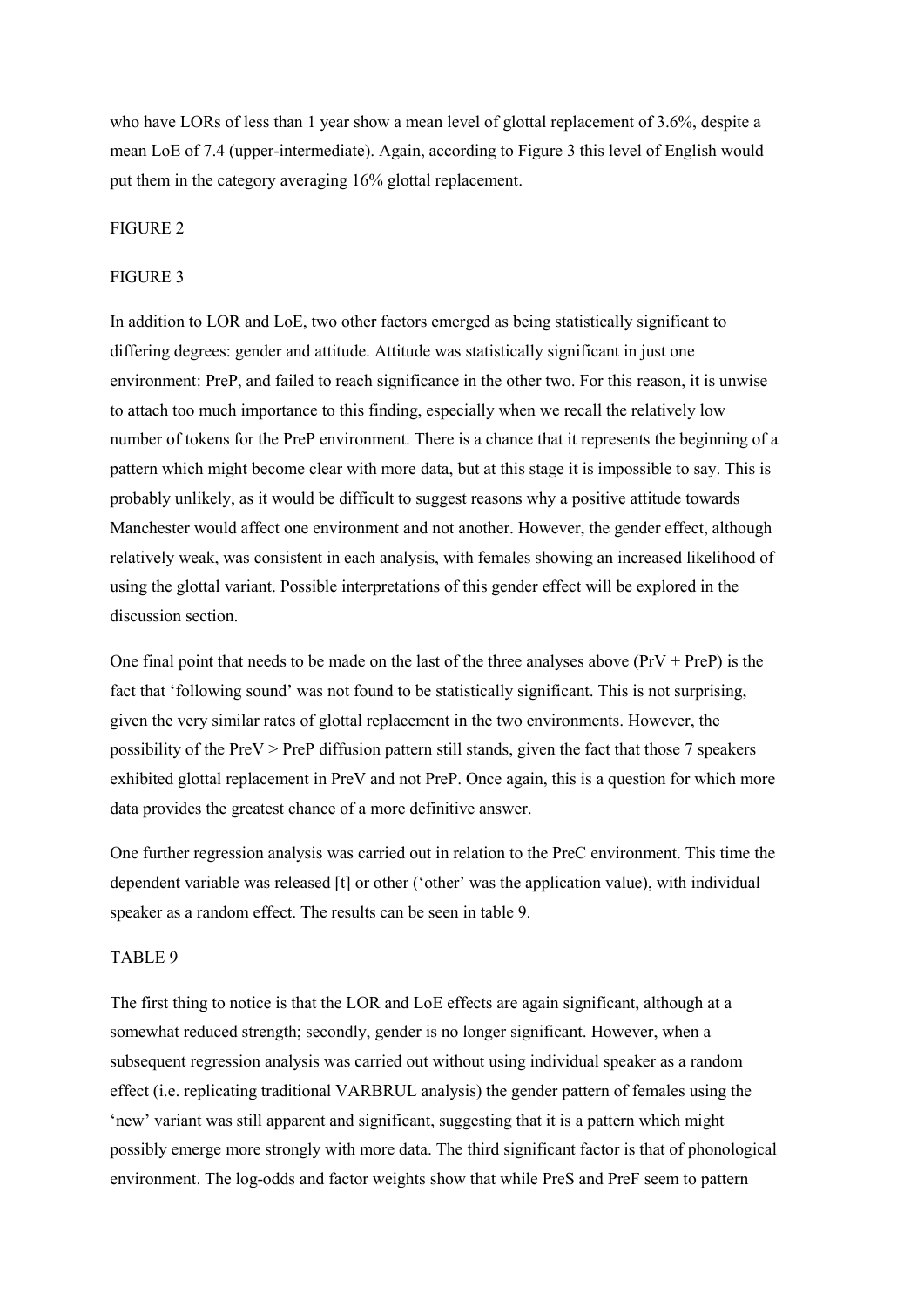together in slightly favouring something other than released [t], PreA disfavours it (thus favouring released [t]). This difference can be seen in figure 4, where PreS, PreF, and PreA have mean rates of 55%, 53% and 41% respectively in terms of the occurrence of something other than released  $\lceil \mathbf{t} \rceil$ .

#### FIGURE 4

This pattern presents an interesting contrast to the findings of Fabricius (2000), in which PreS and PreF also patterned together, but PreA showed a rate higher than both of them (PreS 72%, PreF 68%, PreA 83%) . It should be borne in mind that Fabricius' study looked specifically at glottal replacement vs 'other' rather than 'other' vs released [t], but the comparison is still valid from a patterning point of view.

Interestingly, when the results are looked at ordered by LOR (see figure 5), a pattern begins to emerge which might suggest a move towards Fabricius' findings. Fig 5 shows that while the overall pattern of (PreS PreF) > PreA remains, the gap between PreA and the others decreases as LOR increases. If this narrowing of the gap were to continue with LORs of over 6 years, then it might be the case that PreA would eventually overtake PreS and PreF, thus reflecting the NS pattern found by Fabricius. Indeed, the rates of 'other' in the highest LOR are still lower than the rates of glottal replacement in Fabricius' study, suggesting that there is scope for more change.

#### FIGURE 5

#### **4. Discussion**

#### **4.1 Length of residence**

Clearly there is evidence that native Polish speakers living in Manchester are, to varying degrees, acquiring patterns of variation of [t] that differ from the patterns they used before arriving in the UK. The most important factor for determining this is LOR, which is significant in every case, showing a positive correlation between time spent in Manchester and the use of glottal replacement/something other than released [t]. Also significant is LoE, with higher level speakers showing a greater tendency to adopt the local variation patterns. The interaction between LOR and LoE has been described above. However, the point needs to be made that LOR in itself is not an explanatory factor, certainly not on anything other than a very simplistic level. It simply cannot be the case that simply spending time in a location has such a measurable effect on a person's speech; rather it is the interaction that occurs during this time. A longer LOR simply allows more opportunity for meaningful interaction in the L2. It is the nature of this interaction which then influences the extent to which patterns of variation are acquired.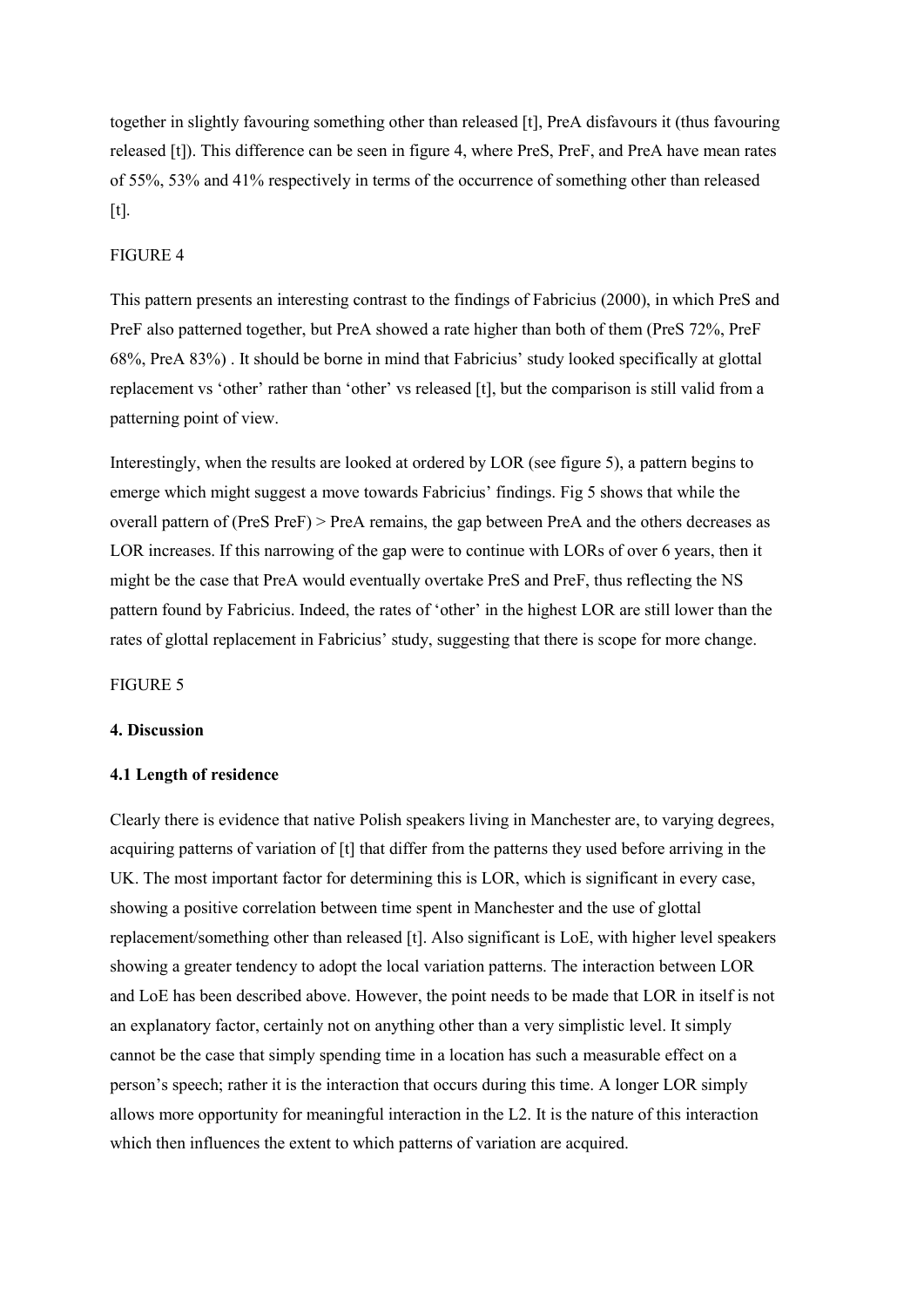#### **4.2 Level of English**

The results outlined above strongly suggest that LoE and glottal variation in /t/ are related. Until now, this finding has been discussed from the implied perspective that increased proficiency in spoken English leads to a higher rate of word final glottal replacement. However, the argument is circular. Recall that each speaker's LoE was determined by two English language teaching experts rating the speech on the basis of fluency, accuracy, and use of vocabulary. This was carried out impressionistically, with no reference to any specific phonological features (and no knowledge of any particular features on the part of the second teacher). It might very well be the case that the use of glottal variants actually played a part in the rating process. That is to say, the use of glottal stops might have been an indicator of a higher level of spoken English, albeit an indicator that was below the level of awareness in the minds of the listeners. This is certainly likely in the PreC context, where the constant use of fully released [t] would produce over-precise speech lacking in fluency. There is no answer to this question, it is simply an observation. It is possible to view the correlation as an illustration of one factor influencing another; however, it is just as likely that the two factors are simply two aspects of one and the same thing.

### **4.3 Gender**

It is clear that there is a consistent gender effect at work, particularly in the PreV/PreP glottal replacement data. What is less clear is precisely what aspect of gender is responsible. It could be argued that the women are moving towards a supralocal variety along the lines described in Watt and Milroy (1999). This idea is strengthened if we are willing to view 'supralocal' not simply in terms of geographical space, but also in terms of distance between NS and NNS norms. This is a slightly different interpretation of the standard view of supralocalization, which tends to emphasize the geographical nature of the process, albeit with a degree of flexibility: "Supralocal conveys the desired message that what is happening is at a scale higher than that of the local, without being more precise" (Britain 2010:197). It is this imprecision that allows for the interpretation presented here, that the women are tending to acquire the supralocal NS patterns of variation, while the men are tending to retain the localized NNS patterns. This ties in with a second aspect of gender – the tendency of women to accommodate their speech to that of others more than men (Woods 1997). If women are accommodating towards the speech of NSs to a greater degree than men, it follows that they will acquire the variants more readily. A third aspect of gender is simply the result of women's social activities and jobs involving contact with a wider range of people than men's (Holmes 1997) which in this case means more contact with NSs, thus leading to a greater chance of accommodation.

The most fruitful approach would appear to be a 'gender as practice' type approach as espoused by, for example, Eckert and McConnell-Ginet (1992). It is simply not possible or desirable to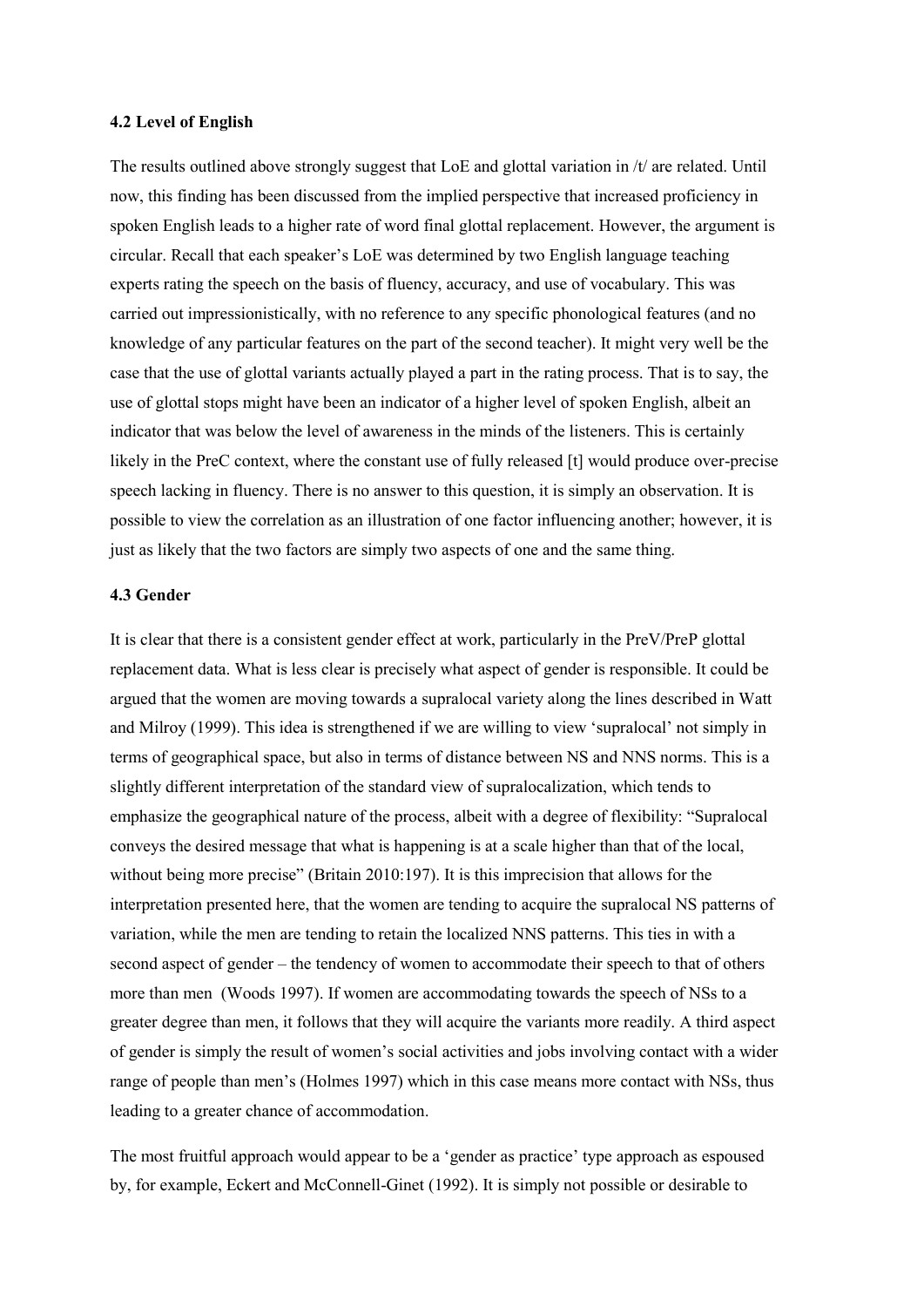separate the different aspects of gender that might be at work here, nor is it possible to isolate gender from other social factors. This is especially true in an immigrant setting where there is the added dimension of potentially different Polish and British gender identities. It is widely accepted now, certainly in language research, that gender is a social construct, made up of a complex network of social practices which themselves are gendered (see for example Ehrlich 2004). In a migration setting, the manner in which gender is constructed through these social practices may differ between cultures, leading to a tension between two (or more) gendered identities within the same individual or group of individuals. In terms of the three aspects of gender described above, it is likely that all of them play a part in providing an explanation for the data presented here, along with several others. Furthermore, it is possible that certain other patterns have been missed due to the decision to follow standard procedure and use binary categories for gender from the very beginning. This over-simplification runs the risk of obscuring subtle differences that transcend the binary male/female distinction.

With this in mind, it is possible that the gender differences observed here are in fact better described along different lines; for example, in terms of a difference in the contexts in which English is used. Although self-reported rates of L1/L2 use were consistently insignificant in the regression analyses, it might be the case that the nature of L2 use (where, with whom, and for what purpose) plays an important role in the extent to which local patterns of variation are acquired. Indeed, this makes intuitive sense – that those speakers who use English in contexts where they are required to engage in meaningful communication with NSs from a wide range of backgrounds are more likely to acquire NS patterns. However, a glance at the types of occupations the participants have (see table 10) shows a clear division along gender lines, with females tending to be in those occupations which require a greater degree of NS contact. In other words, attempting to look at variation in relation to the context of L2 use necessarily involves looking at variation in terms of gender. The point is, context of L2 use as determined by occupation is itself an aspect of gender, as it is arguably the influence of pre-determined (be they of Polish or British origin) societal gender roles that have influenced the career choices (or lack of choices) of the participants.

#### TABLE 10

Obviously there are exceptions both to the idea that the participants are falling into stereotypically gender-specific occupations, and that female oriented jobs are automatically more 'communicative'. An example of the first would perhaps be the male participant working in the canteen, an example of the second would be the bus driver. But there are exceptions to most categorizations used in sociolinguistics. It would be interesting to follow up this idea and compare the strength of patterns when the data were divided along occupational/use of L2 lines on the one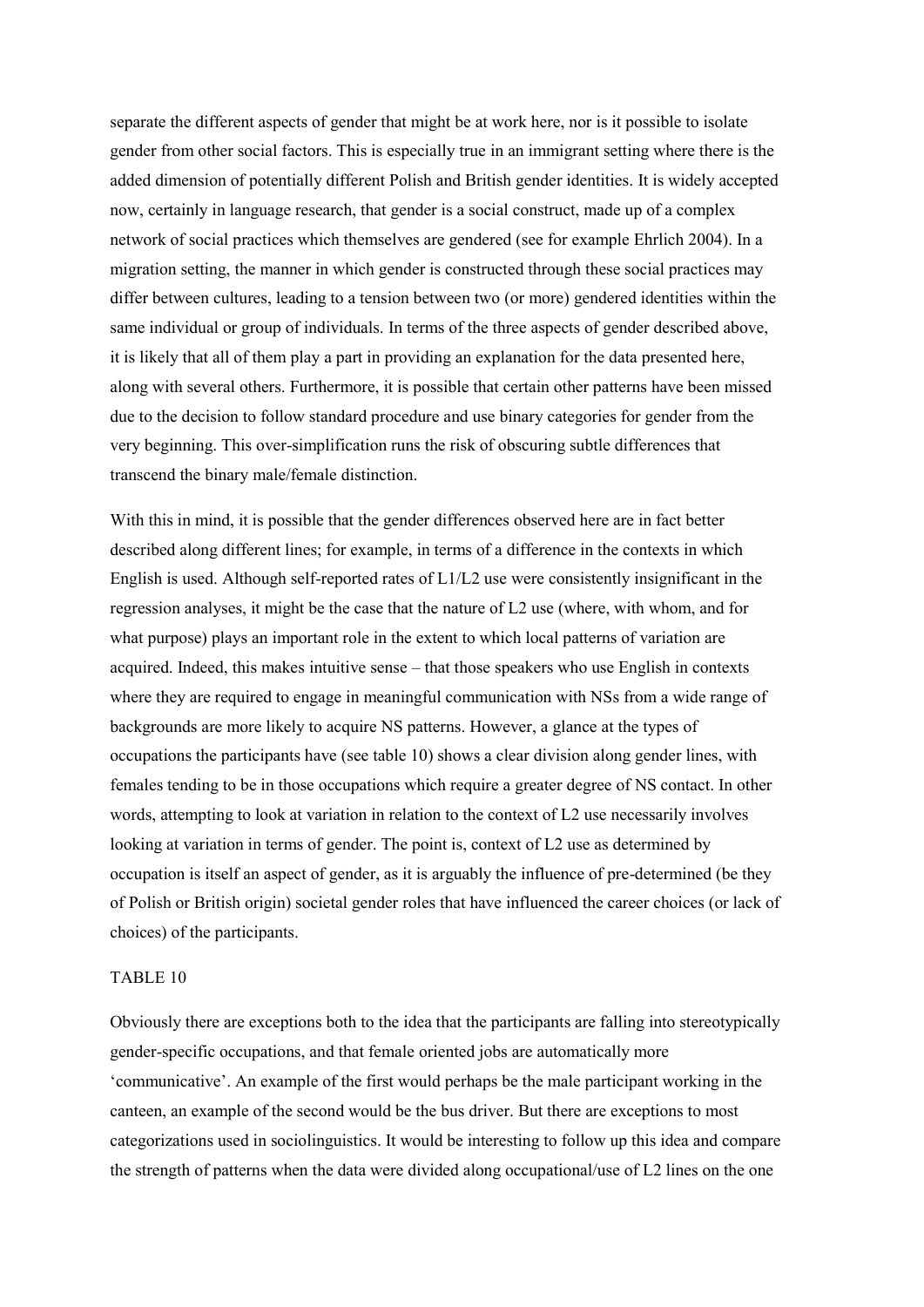hand, and when the data were divided along gender lines on the other. However, the difficulty would be in systematically categorizing the speakers in terms of occupation and L2 use. Something similar has been achieved before by Sankoff & Laberge (1978) where they managed to categorize speakers in terms of their relationship with the 'legitimized language' in the francophone community of Montreal. In order to do this they used eight experts (both in terms of sociolinguistic variation and life in Montreal) to rank speakers on the basis of their socioeconomic backgrounds. While there is as yet not enough information with which to carry out a similar task involving the Polish community in Manchester, particularly the one that has emerged since 2004, this is an area which the author intends to explore in future research.

### **5. Conclusion**

Three research questions were introduced in relation to possible variation in the production of word final /t/ in the speech of native Polish speakers living in Manchester:

- 1. To what extent do NNSs exhibit an increased rate of glottal variation in  $/t$  having spent time in Manchester?
- 2. To what extent are NNSs acquiring similar patterns (in terms of linguistic constraints) of glottal variation in /t/ to those of NSs?
- 3. What social factors influence the degree of acquisition?

The findings of this study suggest that native Polish speakers living in Manchester are indeed showing a change in their production of word final /t/ as a result of living in Manchester, and this can be demonstrated by the increased rate of glottal replacement in PreV and PreP positions for those speakers who have been in Manchester longer. Similarly, the rate of released [t] in PreC position decreases as time in Manchester increases, suggesting a move towards glottal variants.

Although the rates of glottal replacement in PreV and PreP positions show identical means, there is an indication of a PreV > PreP pattern of distribution. This is in contrast to the standard pattern of diffusion described in Straw & Patrick (2007:390), although is similar to findings for individual localities (e.g. the Ipswich pattern described later in Straw & Patrick 2007:397 ). The pattern of (PreS PreF) > PreA can be seen in the PreC environment in terms of a reduction in the use of released [t]. Although different to reported NS patterns, there is the suggestion of a change towards NS patterns as LOR increases. However, this can only be a tentative suggestion due to the current lack of data from NSs in the Manchester area. This lack of NS data is intended to be remedied in a follow-up project.

Length of Residence and Level of English were found to be consistently significant factors in the acquisition glottal variants. While this is perhaps not surprising, the clear interaction between the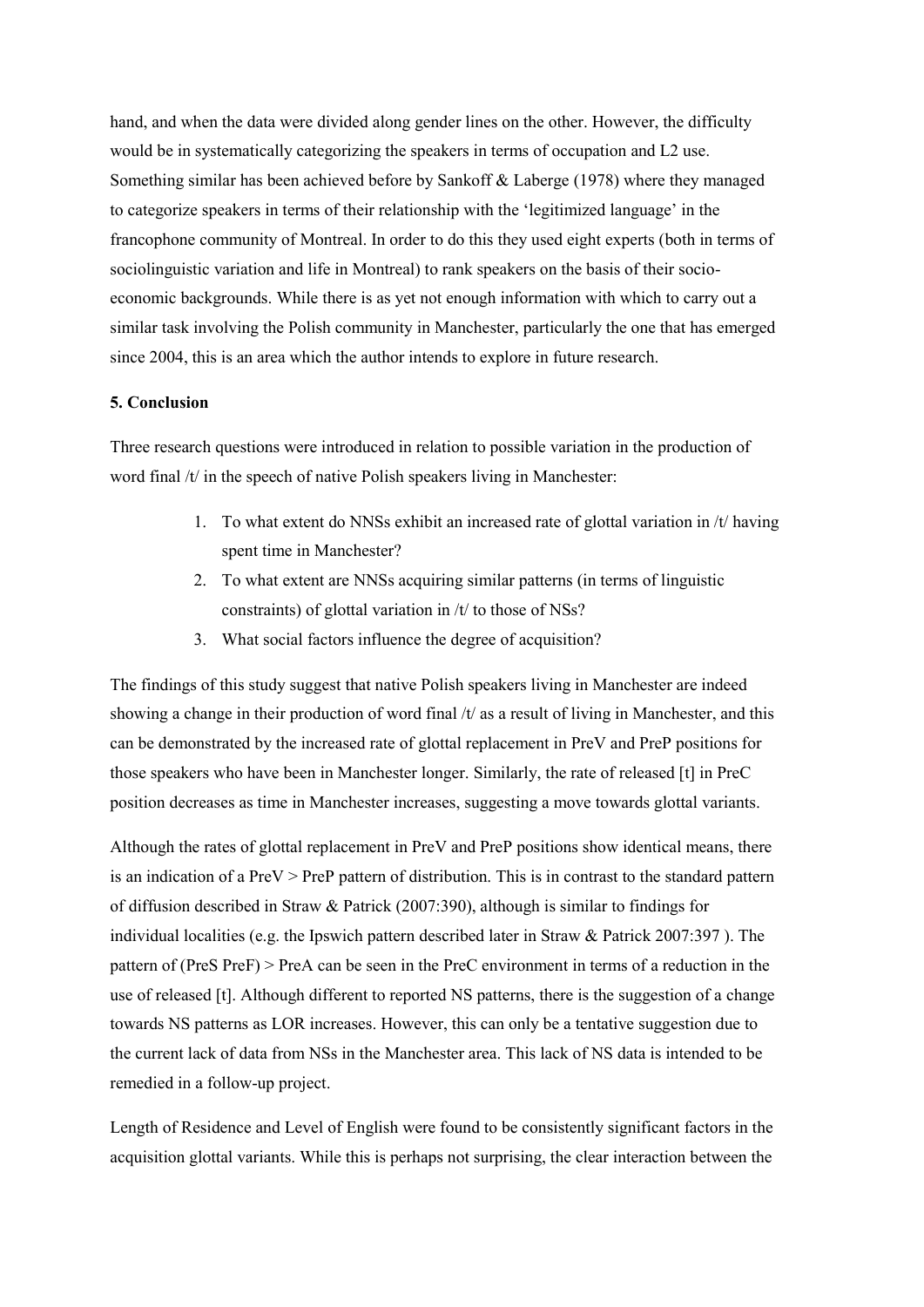two factors is interesting. The appearance of attitude towards Manchester as significant in the PreP analysis is to be approached with caution, as it did not appear to be significant in either the PreV or PreP + PreV analyses. Nevertheless, the fact that attitude towards Manchester showed a positive correlation with increased glottal replacement is an indication of the potential importance of this factor, which should be explored further in future research.

The findings suggest a clear observable gender difference, with females showing a greater likelihood to acquire glottal variants. Future work will explore the various factors that might be involved in this gender effect. The most immediate need is to properly describe patterns of glottal variation in /t/ amongst NSs in Manchester; both in terms of linguistic and social factors. When this is done, a proper comparison can be made between NS and NNSs, and further insight into the reasons behind the gender difference can be gained.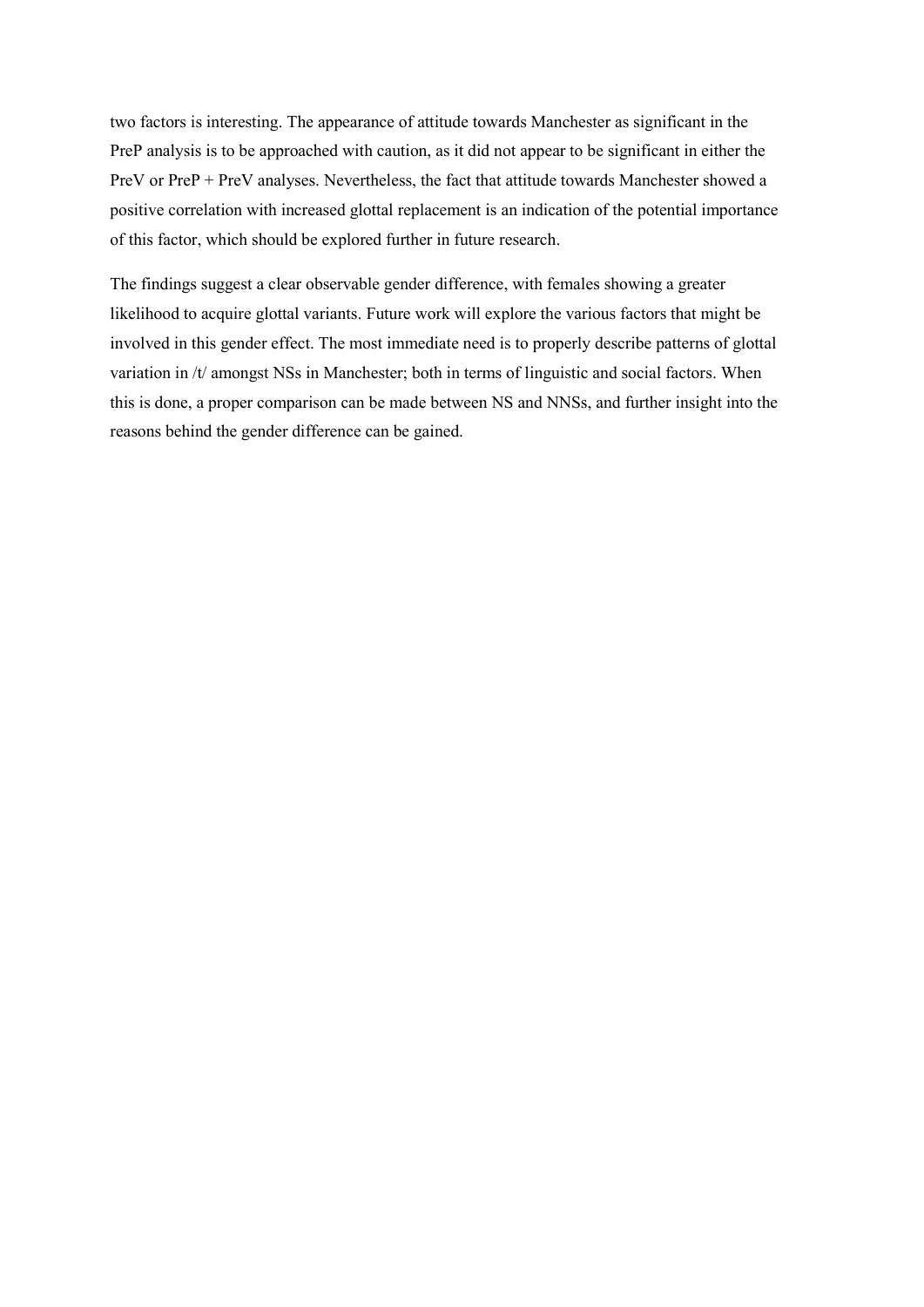# **References**

- Adamson, H. D. and Vera M. Regan (1991). "The Acquisition of Community Speech Norms by Asian Immigrants Learning English as a Second Language: A Preliminary Study." *Studies in Second Language Acquisition* **13**(1): 1-22.
- Bauere, Viktorija, Paul Densham, et al. (2007). "Migrants from Central and Eastern Europe: local geographies." *Population Trends* **129**(1): 7-19.
- Bayley, Robert (1996). Competing Constraints on Variation in the Speech of Adult Chinese Learners of English. *Second Language Acquisition and Linguistic Variation*. R. Bayley and D. R. Preston. Philadelphia, John Benjamins**:** 97-120.
- Britain, David (2010). Supralocal regional dialect levelling. *Language and Identities*. C. Llamas and D. Watt. Edinburgh, Edinburgh University Press**:** 193-204.
- Cheshire, Jenny (2002). Sex and gender in variationist research. *Handbook of language variation and change*. J. Chambers, P. Trudgill and N. Schilling-Estes. Malden, MA, Blackwell**:**  423-443.
- Corder, S. Pit (1981). *Error Analysis and Interlanguage*. Oxford, Oxford University Press.
- Docherty, Gerard J. and Paul Foulkes (1999). Derby and Newcastle: instrumental phonetics and variationist studies. *Urban Voices*. P. Foulkes and G. Docherty. London, Arnold**:** 47-71.
- Dörnyei, Zoltan (2001). *Teaching and Researching Motivation*. Harlow, Longman.
- Dörnyei, Zoltan (2002). *Questionnaires in second language research: Construction, administration, and processing*. MahWah, NJ, Lawrence Erlbaum.
- Dörnyei, Zoltan (2005). *The psychology of the language learner: Individual differences in second language acquisition.* Mahwah, NJ, Lawrence Erlbaum.
- Drummond, Rob (2010). Sociolinguistic variation in a second language: the influence of local accent on the pronunciation of non-native English speakers living in Manchester. Unpublished PhD thesis, University of Manchester.
- Eade, John, Stephen Drinkwater, et al. (2006). "Class and ethnicity–Polish migrants in London." *CRONEM, University of Surrey, December*.
- Eckert, Penelope (1989). "The whole woman: Sex and gender differences in variation." *Language variation and change* **1**(03): 245-267.
- Eckert, Penelope (1998). Gender and Sociolinguistic Variation. *Language and gender: A reader*. J. Coates. Malden, USA; Oxford, UK, Blackwell**:** 64-76.
- Eckert, Penelope and Sally McConnell-Ginet (1992). "Think practically and look locally: Language and gender as community-based practice." *Annual review of anthropology* **21**(1): 461-488.
- Eckert, Penelope and Sally McConnell-Ginet (2003). *Language and gender*. Cambridge, Cambridge University Press.
- Ehrlich, Susan (2004). Language and gender. *The handbook of applied linguistics*. A. Davies and C. Elder. Malden, MA, Blackwell**:** 304-327.
- Fabricius, Anne (2000). T-glottalling between stigma and prestige: a sociolinguistic study of modern RP. Unpublished PhD Thesis, Copenhagen Business School.
- Fabricius, Anne (2002). "Ongoing change in modern RP. Evidence for the disappearing stigma of t-glottalling." *English world-wide* **23**(1): 115-136.
- Foulkes, Paul (2006). Phonological variation: a global perspective. *Handbook of English Linguistics*. B. Aarts and A. McMahon. Oxford, Blackwell**:** 625-669.
- Gardner, Robert C. (1985b). *Social psychology and second language learning: The role of attitudes and motivation*. London, Edward Arnold
- Holmes, J. (1997). "Setting new standards: Sound changes and gender in New Zealand English." *English world-wide* **18**(1): 107-142.
- Holmes, J. and M. Meyerhoff (1999). "The community of practice: Theories and methodologies in language and gender research." *Language in Society* **28**(02): 173-183.
- Holmes, Janet (1997). "Women, language and identity." *Journal of Sociolinguistics* **1**(2): 195- 223.
- Johnson, Daniel Ezra (2008). Rbrul, Version 1.9. ww.ling.upenn.edu/~johnson4/Rbrul.R.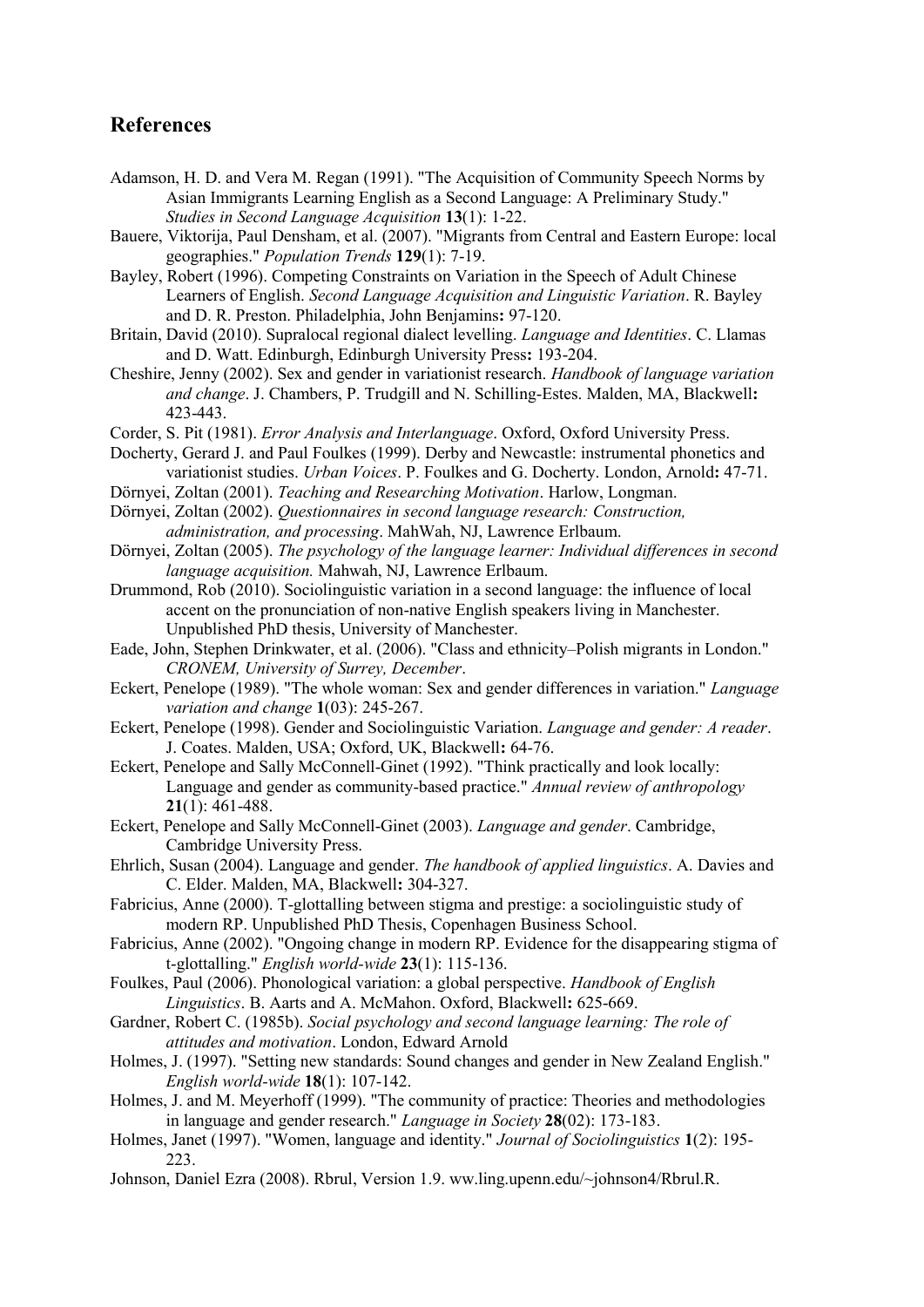Johnson, Daniel Ezra (2009). "Getting off the GoldVarb Standard: Introducing Rbrul for Mixed-Effects Variable Rule Analysis." *Language and Linguistics Compass* **3**(1): 359-383.

- Labov, William (1990). "The intersection of sex and social class in the course of linguistic change." *Language variation and change* **2**(2): 205-254.
- Labov, William (2001). *Principles of linguistic change. Vol. 2: Social factors*. Oxford, Blackwell.
- Lave, Jean and Etienne Wenger (1991). *Situated learning: Legitimate peripheral participation*. Cambridge, Cambridge University Press.
- Major, Roy C. (2004). "Gender and stylistic variation in second language phonology." *Language Variation and Change* **16**(03): 169-188.
- Mees, Inger M. (1987). "Glottal stop as a prestigious feature in Cardiff English." *English worldwide* **8**(1): 25–39.
- Mees, Inger M. and Beverley Collins (1999). Cardiff: a real-time study of glottalisation. *Urban Voices: Accent Studies in the British Isles*. P. Foulkes and G. Docherty. London, Arnold**:**  185-202.
- Milroy, James, Leslie Milroy, et al. (1994). "Glottal Stops and Tyneside Glottalization: Competing Patterns of Variation and Change in British English." *Language Variation and Change* **6**(3): 327-57.
- Milroy, Leslie and Matthew Gordon (2003). *Sociolinguistics: Method and Interpretation*. Oxford, Blackwell Publishers.
- Mougeon, Raymond, Katherine Rehner, et al. (2004). "The learning of spoken French variation by immersion students from Toronto, Canada." *Journal of Sociolinguistics* **8**(3): 408-432.
- Sankoff, David and Suzanne Laberge (1978). The linguistic market and the statistical explanation of variability *Linguistic variation: Models and methods*. D. Sankoff. New York, Academic Press**:** 239-250.
- Sankoff, David, Sali Tagliamonte, et al. (2005). Goldvarb X: A variable rule application for Macintosh and Windows, Department of Linguistics, University of Toronto.
- Schleef, Erik, Miriam Meyerhoff, et al. (Forthcoming). "Teenagers' acquisition of variation: A comparison of locally-born and migrant teens' realisation of English (ing) in Edinburgh and London." *English world-wide*.
- Statistics, Office for National (2010). Mid Year Population Estimates 2009.
- Straw, Michelle and Peter L. Patrick (2007). "Dialect acquisition of glottal variation in /t/: Barbadians in Ipswich." *Language Sciences* **29**(2-3): 385-407.
- Tagliamonte, Sali (2006). *Analysing Sociolinguistic Variation*. Cambridge, Cambridge University Press.
- Tarone, Elaine (2007). "Sociolinguistic Approaches to Second Language Acquisition Research 1997-2007." *The Modern Language Journal* **91**(s1): 837-848.
- Trudgill, Peter (1972). "Sex, covert prestige and linguistic change in the urban British English of Norwich." *Language in Society* **1**(02): 179-195.
- Uritescu, Dorin, Raymond Mougeon, et al. (2004). "Acquisition of the internal and external constraints of variable schwa deletion by French immersion students." *International Review of Applied Linguistics in Language Teaching* **42**(4): 349-364.
- Watt, Dominic and Leslie Milroy (1999). Patterns of variation and change in three Newcastle vowels: is this dialect levelling. *Urban Voices: Accent studies in the British Isles*. P. Foulkes and G. Docherty. London, Arnold**:** 25-46.

West, Candace and Don Zimmerman (1987). "Doing gender." *Gender and society* **1**(2): 125-151.

- Woods, Nicola J. (1997). "The formation and development of New Zealand English: Interaction of gender-related variation and linguistic change." *Journal of Sociolinguistics* **1**(1): 95- 125.
- Young, Richard (1988). "Variation and the Interlanguage Hypothesis." *Studies in Second Language Acquisition* **10**(3): 281-302.
- Young, Richard and Brian Yandell (1999). "Top down versus bottom up analyses of interlanguage data." *Studies in Second Language Acquisition* **21**(3): 477-488.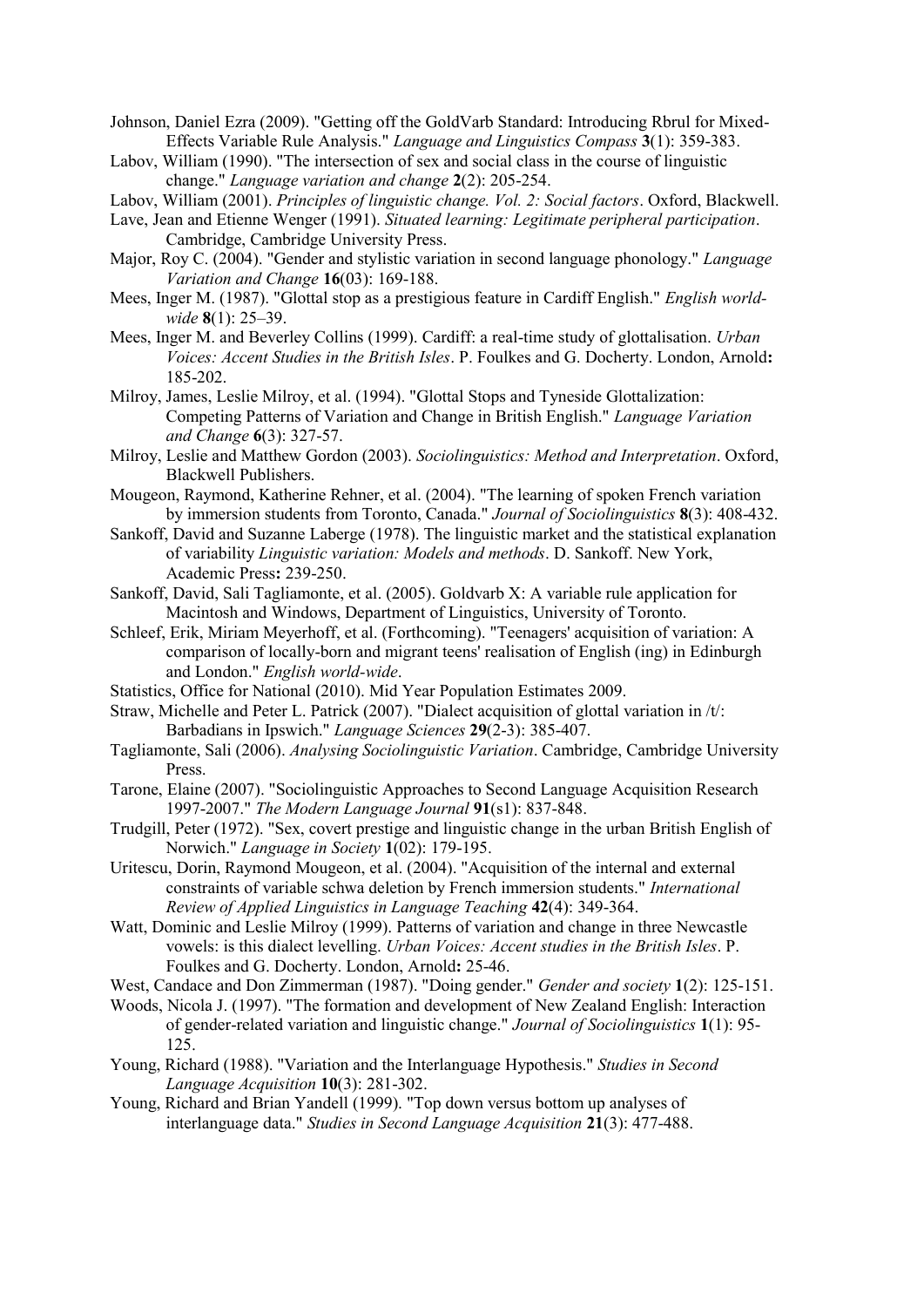Author's address

Rob Drummond Department of Languages Manchester Metropolitan University Manchester M15 6BG United Kingdom

R.Drummond@mmu.ac.uk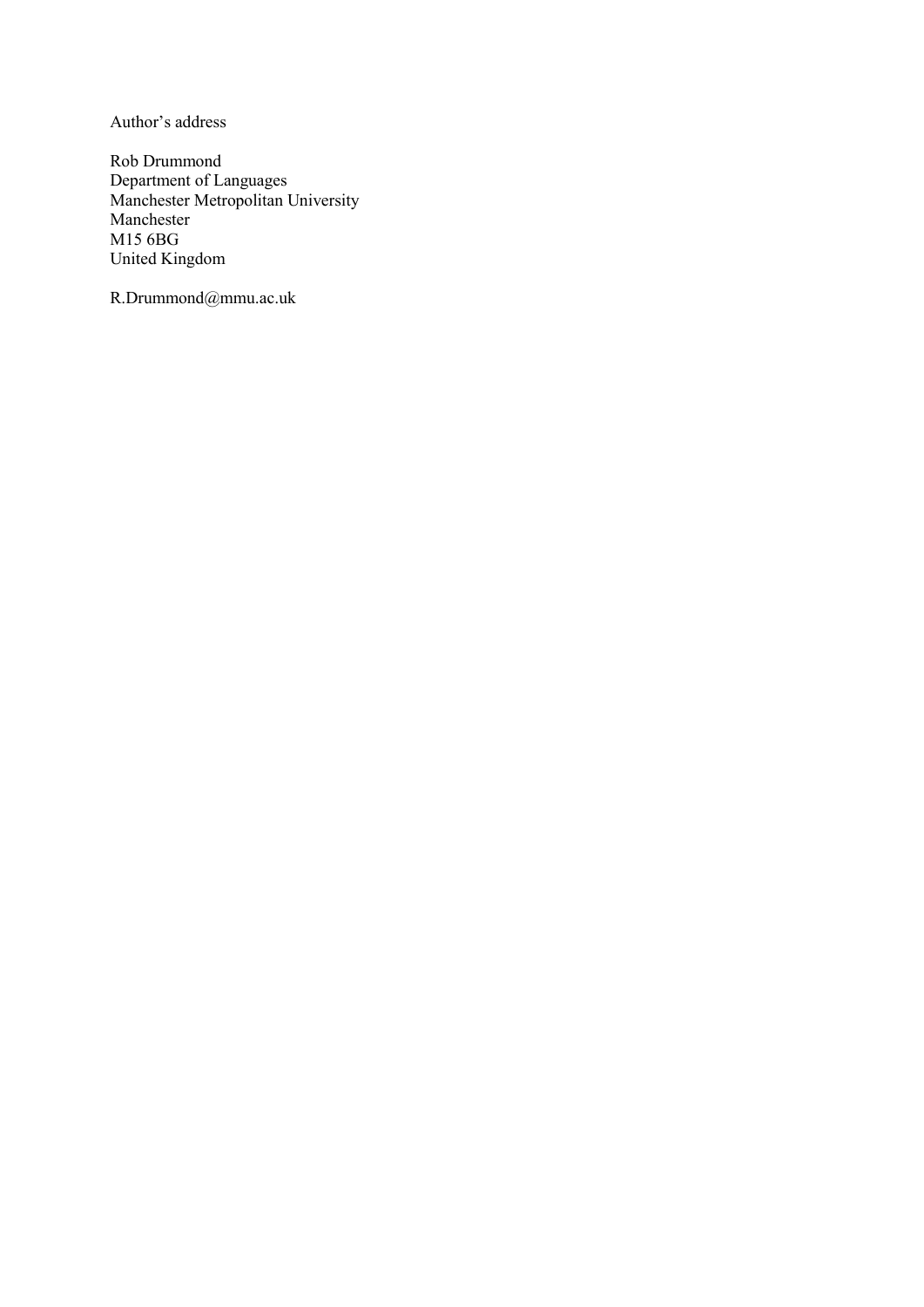| Table 1. Participants |  |
|-----------------------|--|
|-----------------------|--|

|                | <b>Sex</b>  | Age | LOR(m)         | Occupation                                         |
|----------------|-------------|-----|----------------|----------------------------------------------------|
| $\mathbf{1}$   | m           | 19  | 6              | Student - UG medicine                              |
| $\overline{c}$ | m           | 21  | 22             | Student – UG business                              |
| $\overline{3}$ | m           | 22  | 40             | Student – UG maths, part time work in office.      |
| $\overline{4}$ | m           | 23  | $\overline{2}$ | Student – UG economics.                            |
| 5              | m           | 23  | $\overline{4}$ | Student - UG business.                             |
| 6              | m           | 24  | 30             | Student – computer programming                     |
| 7              | m           | 24  | 32             | Factory                                            |
| $8\,$          | m           | 24  | 42             | Student – PG photography, part time work in café.  |
| 9              | m           | 26  | $37/61*$       | Student – PG politics                              |
| 10             | m           | 27  | 53             | Student – UG physics, part time work in hospital   |
| 11             | m           | 28  | 20             | Warehouse                                          |
| 12             | m           | 28  | 56             | Bus driver                                         |
| 13             | m           | 31  | 46             | University canteen                                 |
| 14             | m           | 31  | 37             | Office – small software company                    |
| 15             | m           | 32  | 41             | Student – PG translation studies                   |
| 16             | m           | 32  | 64             | Hospital – mental health nurse                     |
| 17             | m           | 33  | 48             | Mechanic                                           |
| 18             | m           | 34  | 61             | Welder                                             |
| 19             | m           | 35  | 65             | Warehouse                                          |
| 20             | m           | 37  | 46             | Security guard – industrial estate                 |
| 21             | $\mathbf f$ | 19  | 6              | Student – UG languages                             |
| 22             | $\mathbf f$ | 22  | $\overline{2}$ | Student - UG business                              |
| 23             | $\mathbf f$ | 22  | 6              | Student – UG photography                           |
| 24             | f           | 22  | 42             | Student/shop - PG photography, part time shop work |
| 25             | $\mathbf f$ | 24  | 6              | PG - microbiology                                  |
| 26             | $\mathbf f$ | 26  | 21             | Café                                               |
| 27             | $\mathbf f$ | 26  | 59             | Student - UG economics                             |
| 28             | $\mathbf f$ | 26  | 31             | Café                                               |
| 29             | $\mathbf f$ | 27  | 47             | Shop manager - department store                    |
| 30             | f           | 28  | 72             | Bar manager                                        |
| 31             | f           | 28  | 39             | Office                                             |
| 32             | $\mathbf f$ | 28  | 42             | <b>Bookmakers</b>                                  |
| 33             | $\mathbf f$ | 29  | $\,$ 8 $\,$    | Office                                             |
| 34             | $\mathbf f$ | 30  | $24/48*$       | Waitress                                           |
| 35             | $\mathbf f$ | 31  | 64             | Office - hotel admin                               |
| 36             | f           | 32  | 63             | University researcher                              |
| 37             | $\mathbf f$ | 33  | $45/72*$       | Shop assistant - department store                  |
| 38             | $\mathbf f$ | 34  | 40             | Housewife                                          |
| 39             | $\mathbf f$ | 36  | 25             | Polish office                                      |
| 40             | f           | 37  | 46             | Housewife and part time classroom assistant        |

\*Where two LORs are given, this indicates that time was spent outside Manchester. The first value gives LOR in Manchester, the second gives LOR in the UK in total.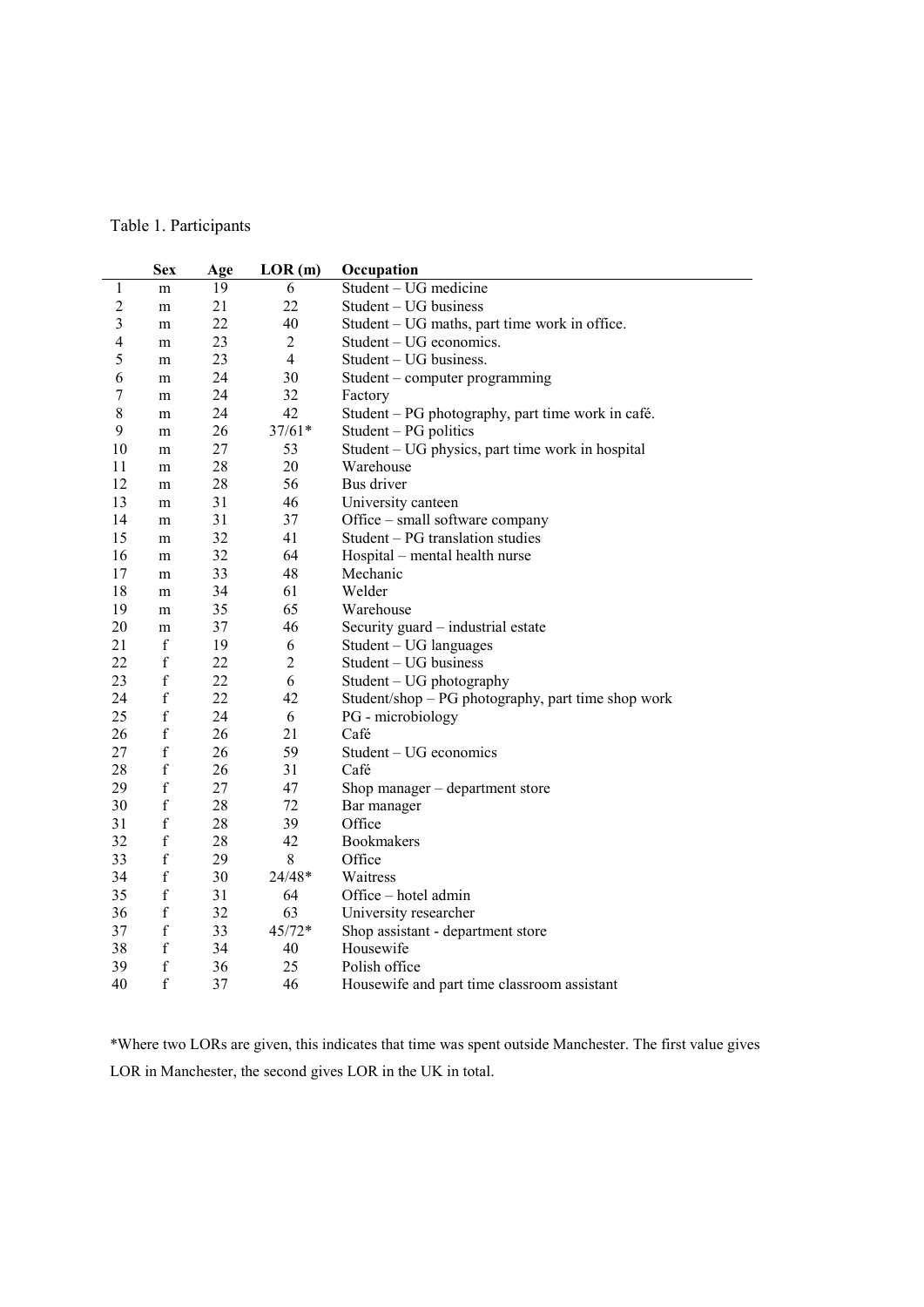# Table 2. Level of English scale (LoE)

- Elementary -
- 2 | Elementary +
- $\begin{array}{c|c}\n3 & \text{Pre-intermediate} \\
4 & \text{Pre-intermediate} + \n\end{array}$
- $\begin{array}{c|c}\n4 & \text{Pre-intermediate +}\n5 & \text{Intermediate -}\n\end{array}$
- Intermediate -
- Intermediate +
- Upper Intermediate -
- Upper Intermediate +
- Advanced -
- Advanced +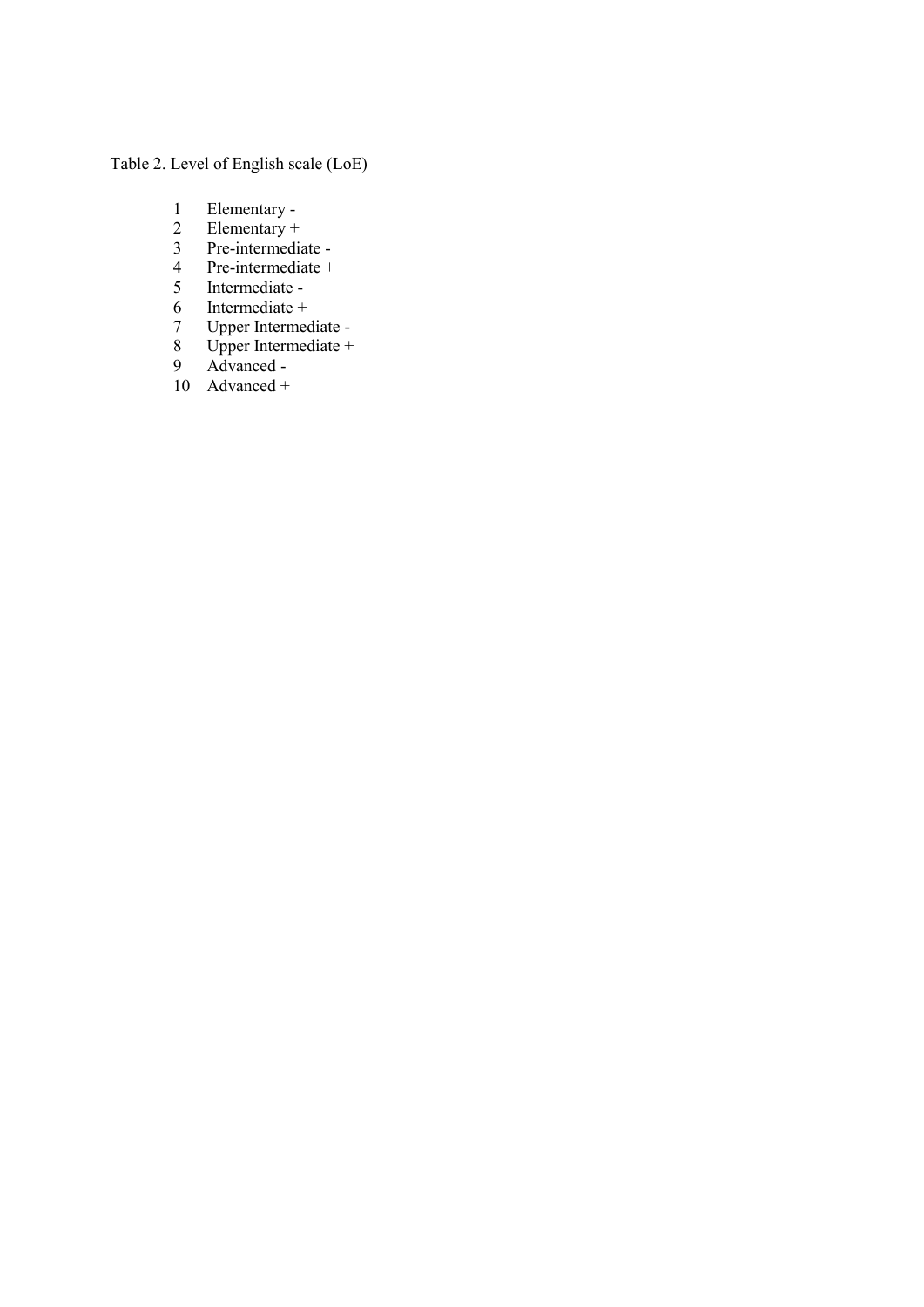| $/t/$ variant                      | code     | PreC | PreV | PreP | V/t/V |
|------------------------------------|----------|------|------|------|-------|
| $V/t/\#C$ other <sup>11</sup>      | $\theta$ |      | ×    | ×    | ×     |
| released $[t]$ <sup>12</sup>       |          |      |      |      |       |
| glottal replacement [2]            |          | ×    |      |      |       |
| elided $\lceil \varnothing \rceil$ |          | ×    |      |      |       |
| flap/tap $[r]$                     |          | ×    |      | ×    |       |
| unreleased $[t]$                   |          | ×    |      |      | ×     |

Table 3. Details of variants coded for each environment

l

 $11$  For the PreC environment, the 'other' category included anything that was not released [t].

<sup>&</sup>lt;sup>12</sup> This includes any variant with an audible release, however slight.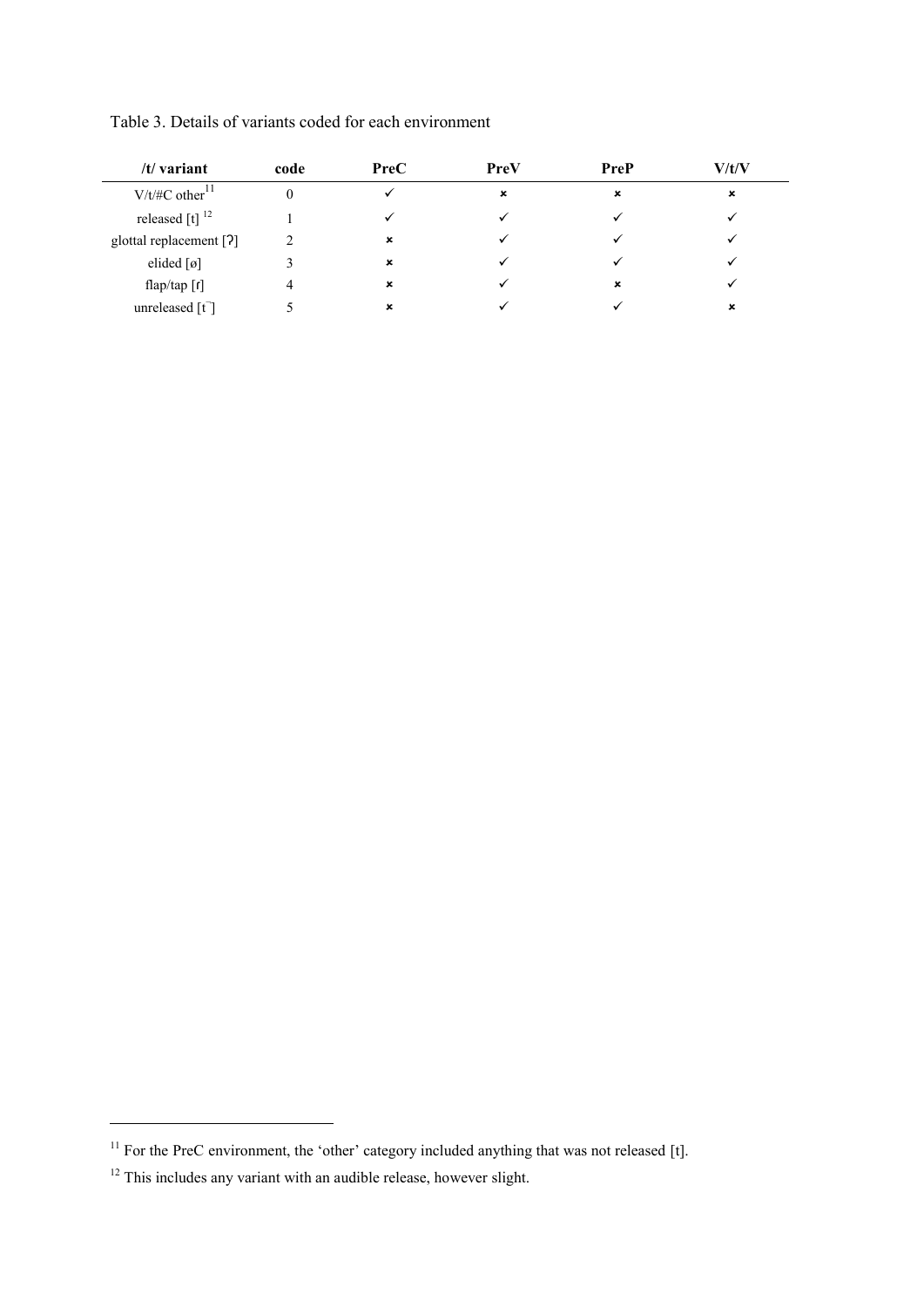|                                     |                | PreC           |                |                |                 | PreP           |                 |
|-------------------------------------|----------------|----------------|----------------|----------------|-----------------|----------------|-----------------|
| $/t/$ variant                       | <b>PreS</b>    | PreF           | PreA           | <b>Total</b>   | PreV            |                | V/t/V           |
| $V/t/\#C$ other                     | 55.1%<br>(270) | 53.2%<br>(296) | 41.5%<br>(231) | 49.7%<br>(797) |                 |                |                 |
| released [t]                        | 44.9%<br>(220) | 46.8%<br>(260) | 58.5%<br>(326) | 50.3%<br>(806) | 65.5%<br>(591)  | 76.8%<br>(328) | 90.3%<br>(468)  |
| glottal replacement [2]             |                |                |                |                | 17.1%<br>(154)  | 17.1%<br>(73)  | $0.4\%$<br>(2)  |
| elided $\lceil \varnothing \rceil$  |                |                |                |                | $1.2\%$<br>(11) | 0.7%<br>(3)    | $\overline{0}$  |
| flap/tap $\lceil \mathbf{r} \rceil$ |                |                |                |                | 16.2%<br>(146)  |                | $9.3\%$<br>(48) |
| unreleased $[t]$                    |                |                |                |                | $\theta$        | 5.4%<br>(23)   |                 |
|                                     | 490            | 556            | 557            | 1603           | 902             | 427            | 518             |

Table 4: Total distribution of /t/ tokens for all speakers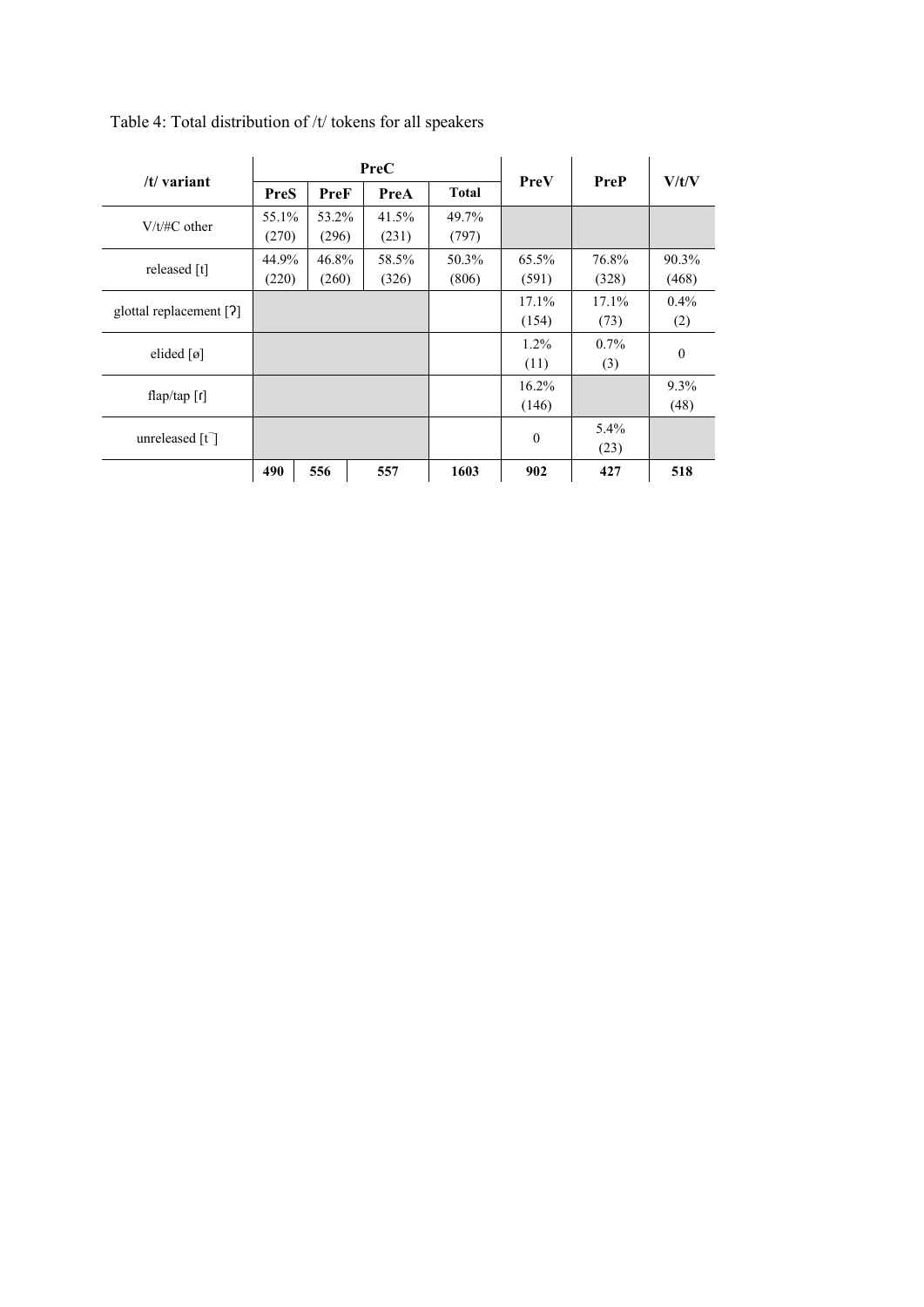| Table 5: Total count and percentages for each variant under investigation |  |
|---------------------------------------------------------------------------|--|
|                                                                           |  |

|                | <b>PreC</b>    |                | PreV           |                | PreP           |               |                |                |                  |      |
|----------------|----------------|----------------|----------------|----------------|----------------|---------------|----------------|----------------|------------------|------|
|                | other          | released [t]   | total          | glottal        | other          | total         | glottal        | other          | total            |      |
| word<br>final  | 49.7%<br>(797) | 50.3%<br>(806) | 100%<br>(1603) | 17.1%<br>(154) | 82.9%<br>(748) | 100%<br>(902) | 17.1%<br>(73)  | 82.9%<br>(354) | $100\%$<br>(427) |      |
| word<br>medial | $\pmb{\times}$ | $\pmb{\times}$ | $\pmb{\times}$ | $0.4\%$<br>(2) | 99.6%<br>(516) | 100%<br>(518) | $\pmb{\times}$ | ×              | $\pmb{\times}$   |      |
|                |                |                | 1603           |                |                | 1420          |                |                | 427              | 3450 |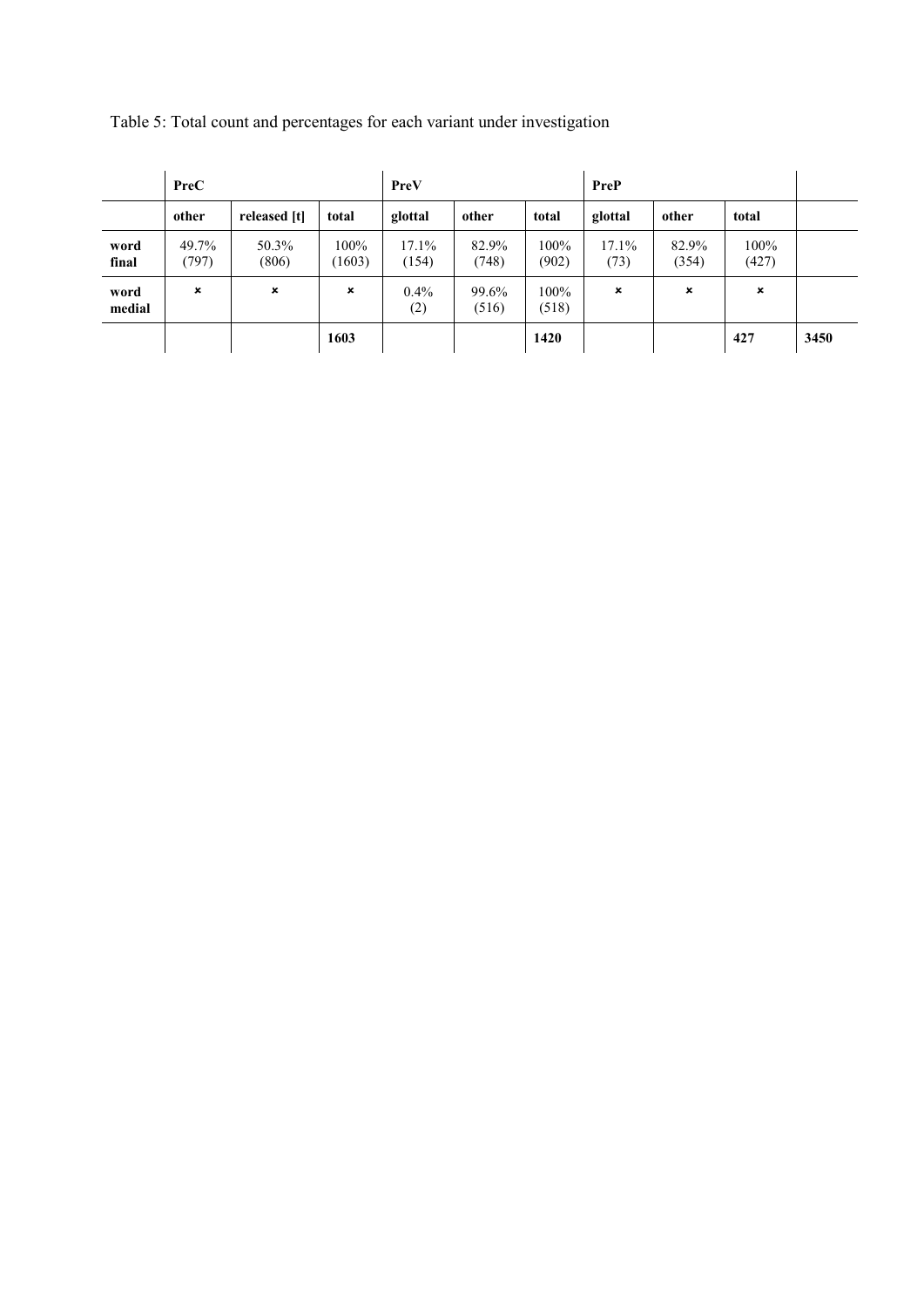| Application<br>value: glottal | <b>Factor</b>                                                       | Log-odds        | <b>Tokens</b>    | <b>Response</b><br>proportion | <b>Factor</b> weight |  |  |
|-------------------------------|---------------------------------------------------------------------|-----------------|------------------|-------------------------------|----------------------|--|--|
| Gender                        | f                                                                   | 0.561           | 486              | 0.220                         | 0.637                |  |  |
| p < 0.05                      | m                                                                   | $-0.561$        | 416              | 0.113                         | 0.363                |  |  |
| LOR.<br>$p=0.01$              | continuous scale<br>$1-72$ months                                   | 0.037<br>$+1$   | 902              |                               |                      |  |  |
| Level of Eng<br>p < 0.01      | continuous scale<br>$1 - 10$                                        | 0.841<br>$+1$   | 902              |                               |                      |  |  |
| Not significant:              | ATT, AW, CHA, MOT, Age, Use of L1/L2, English partner, Future plans |                 |                  |                               |                      |  |  |
|                               | Formal English instruction.                                         |                 |                  |                               |                      |  |  |
| Model                         | deviance 588.112                                                    | df <sub>5</sub> | intercept -9.995 |                               | mean $0.171$         |  |  |
|                               | Speaker ID random standard deviation: 1.191                         |                 |                  |                               |                      |  |  |

Table 6: Rbrul output for glottal replacement in PreV environment for all speakers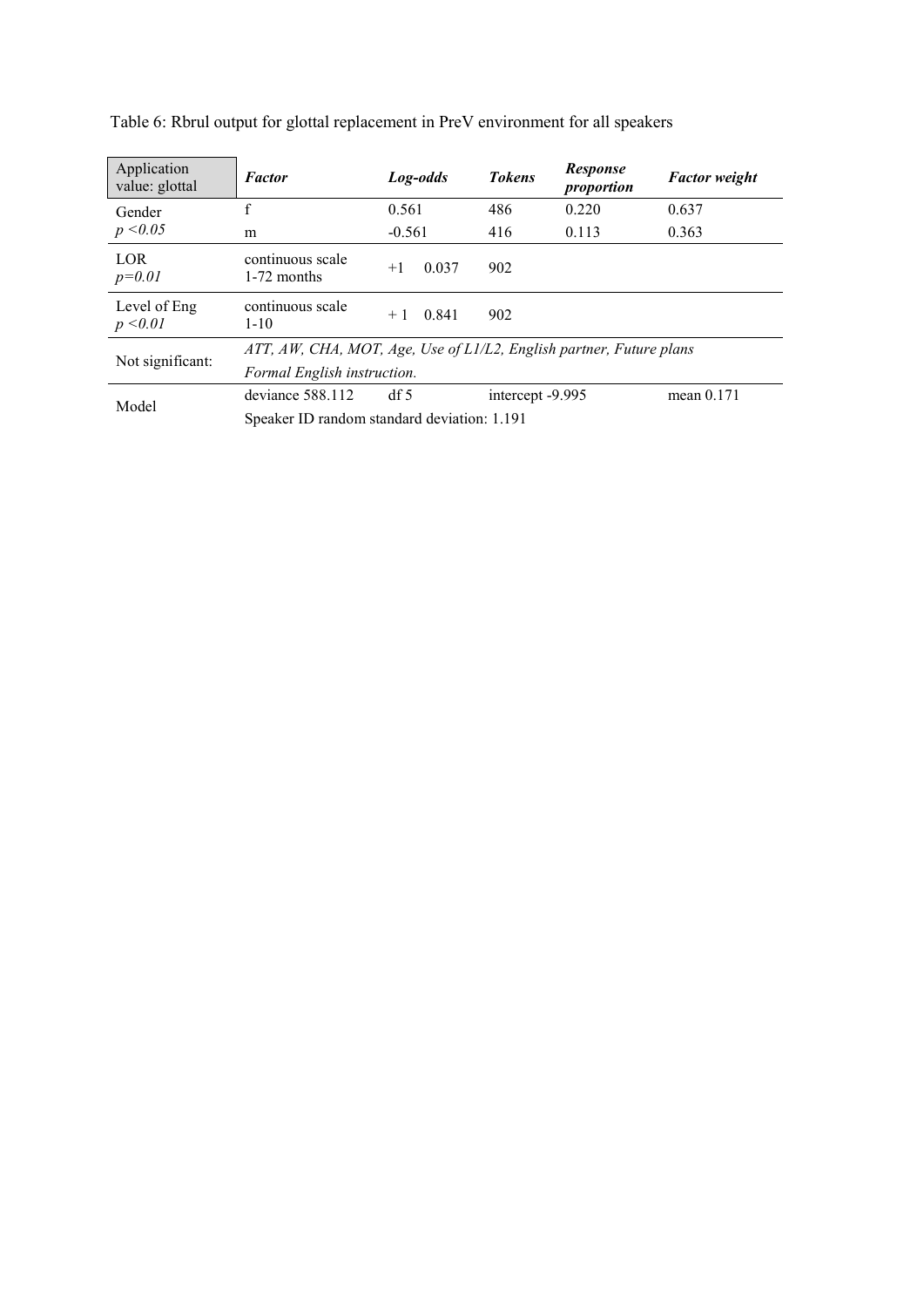| Application<br>value: glottal | <b>Factor</b>                                                  | Log-odds        | <b>Tokens</b>     | <b>Response</b><br>proportion | <b>Factor</b> weight |
|-------------------------------|----------------------------------------------------------------|-----------------|-------------------|-------------------------------|----------------------|
| Gender                        | $\mathbf f$                                                    | 0.584           | 202               | 0.208                         | 0.642                |
| $p = 0.05$                    | m                                                              | $-0.584$        | 225               | 0.138                         | 0.358                |
| LOR<br>p<0.01                 | continuous scale<br>1-72 months                                | 0.051<br>$+1$   | 427               |                               |                      |
| Level of Eng<br>p < 0.01      | continuous scale<br>$1 - 10$                                   | 0.439<br>$+1$   | 427               |                               |                      |
| ATT (Attitude)<br>p<0.01      | continuous scale<br>$1 - 7$                                    | $+1$ 1.477      | 427               |                               |                      |
|                               | AW, CHA, MOT, Age, Use of L1/L2, English partner, Future plans |                 |                   |                               |                      |
| Not significant:              | Formal English instruction.                                    |                 |                   |                               |                      |
|                               | deviance 294.389                                               | df <sub>6</sub> | intercept -15.295 |                               | mean $0.171$         |
| Model                         | Speaker ID random standard deviation: 1.01                     |                 |                   |                               |                      |

Table 7: Rbrul output for glottal replacement in PreP environment for all speakers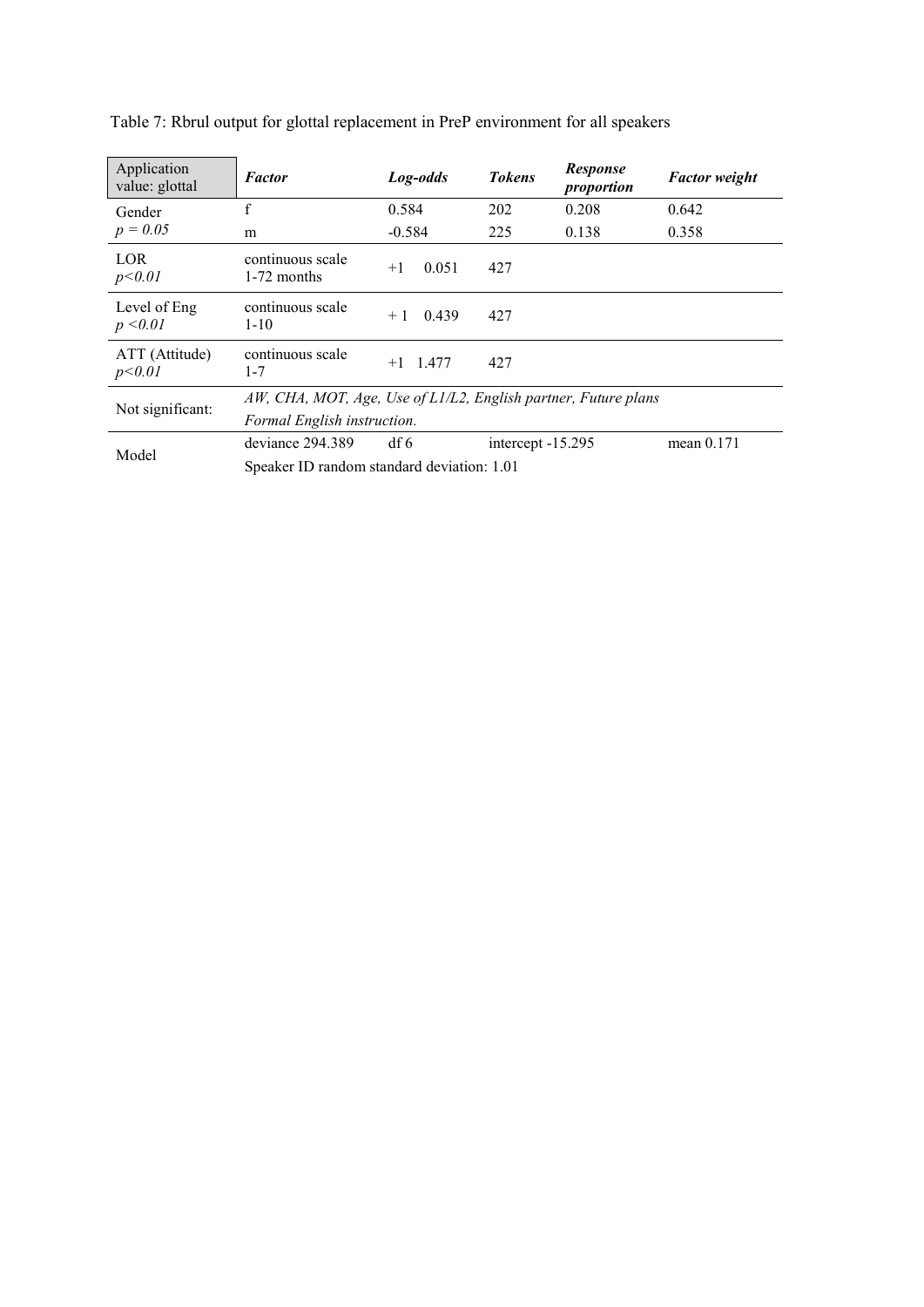| Application<br>value: glottal | <b>Factor</b>                                                                                                        | Log-odds        | <b>Tokens</b>    | <b>Response</b><br>proportion | <b>Factor</b> weight |
|-------------------------------|----------------------------------------------------------------------------------------------------------------------|-----------------|------------------|-------------------------------|----------------------|
| Gender                        | f                                                                                                                    | 0.455           | 688              | 0.217                         | 0.612                |
| $p = 0.05$                    | m                                                                                                                    | $-0.455$        | 641              | 0.122                         | 0.388                |
| LOR.<br>$p=0.01$              | continuous scale<br>1-72 months                                                                                      | 0.042<br>$+1$   | 1329             |                               |                      |
| Level of Eng<br>p < 0.01      | continuous scale<br>$1 - 10$                                                                                         | 0.727<br>$+1$   | 1329             |                               |                      |
| Not significant:              | Following sound, ATT, AW, CHA, MOT, Age, Use of L1/L2, English partner, Future<br>plans, Formal English instruction. |                 |                  |                               |                      |
| Model                         | deviance 882.358                                                                                                     | df <sub>5</sub> | intercept -9.309 |                               | mean $0.171$         |
|                               | Speaker ID random standard deviation: 1.319                                                                          |                 |                  |                               |                      |

Table 8: Rbrul output for glottal replacement in PreV + PreP environments for all speakers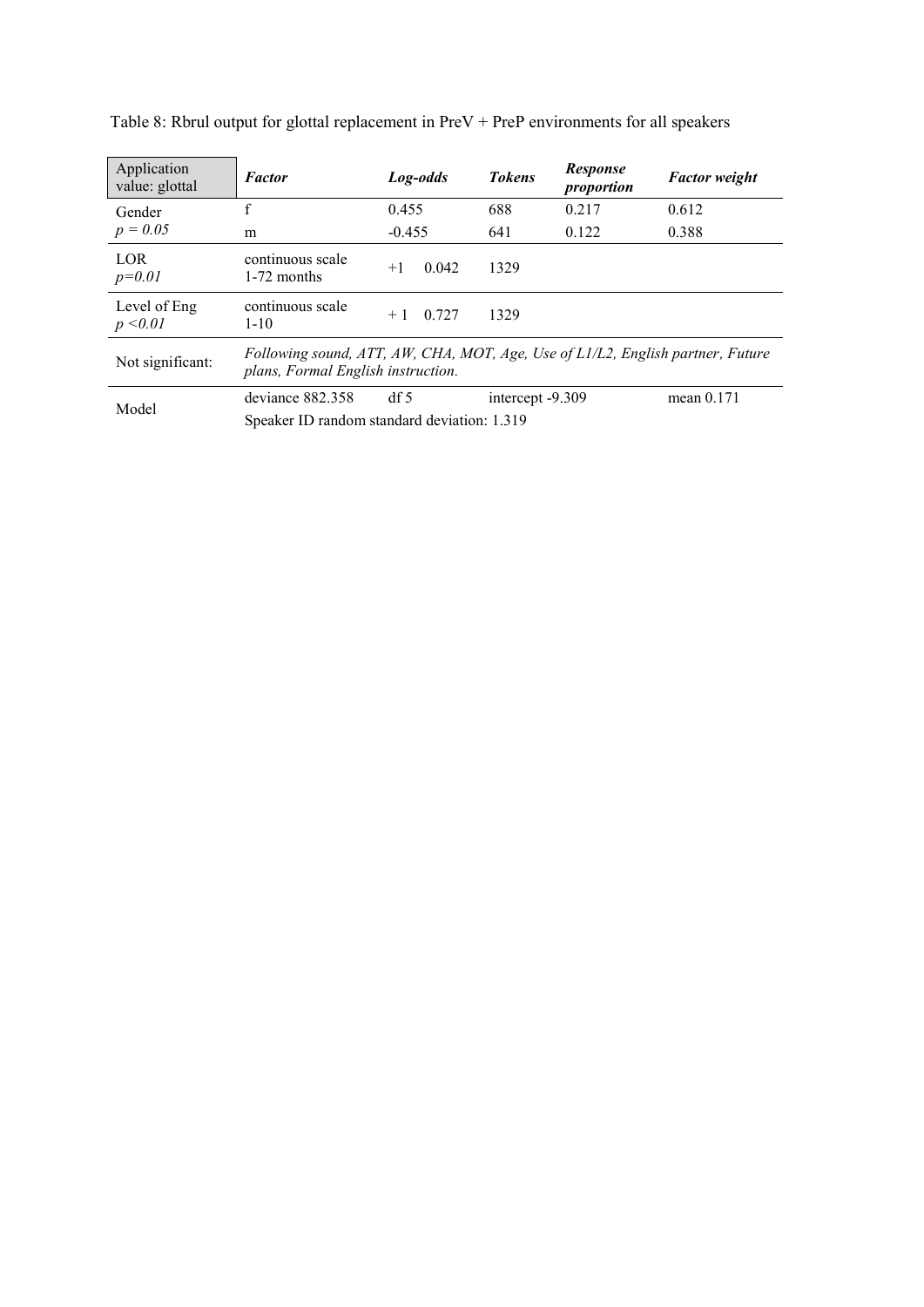

Figure 1. Patterns of variation amongst the 25 speakers showing evidence of glottal replacement.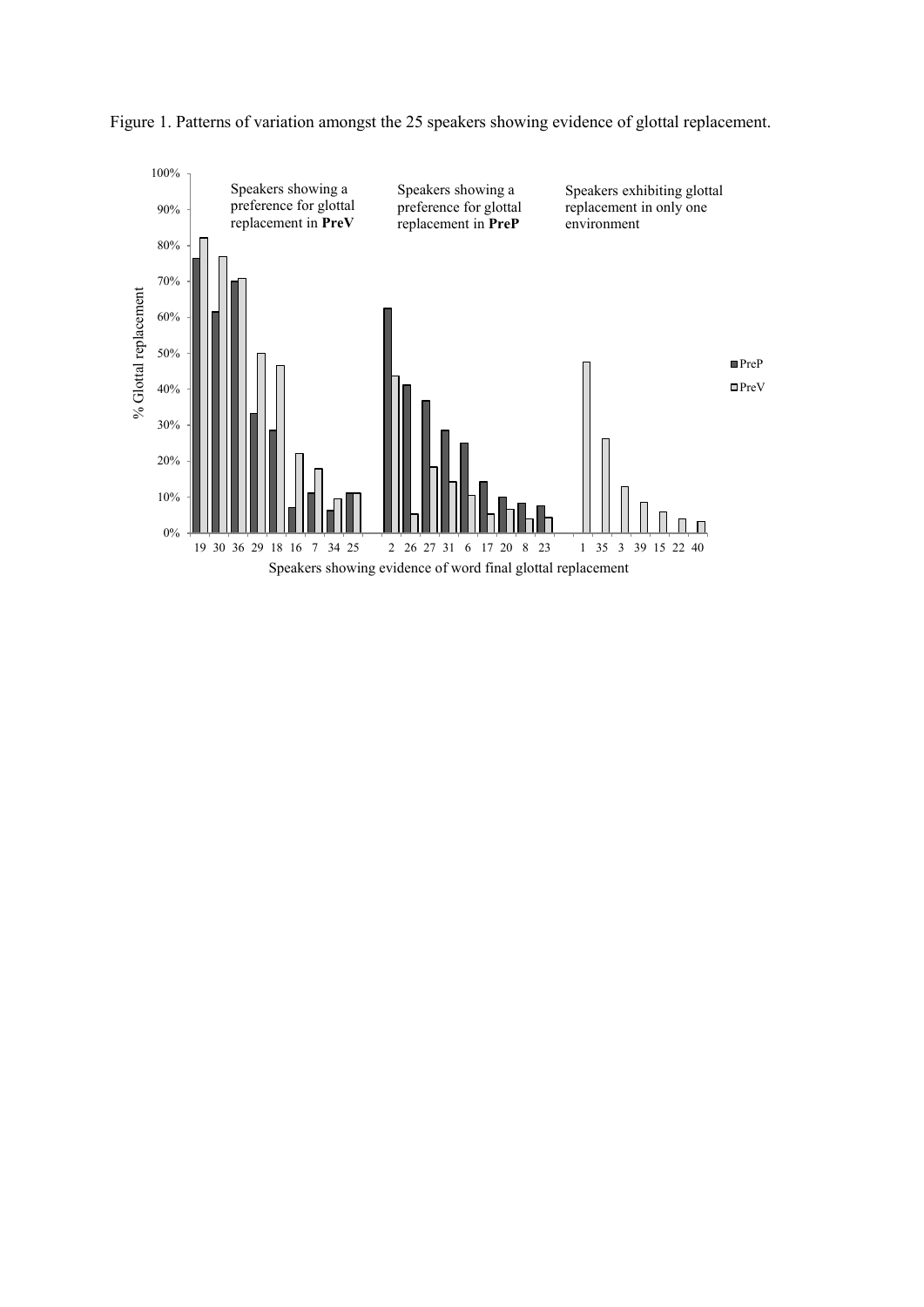

Figure 2. Bar chart showing percentage of glottal replacement ordered by LOR.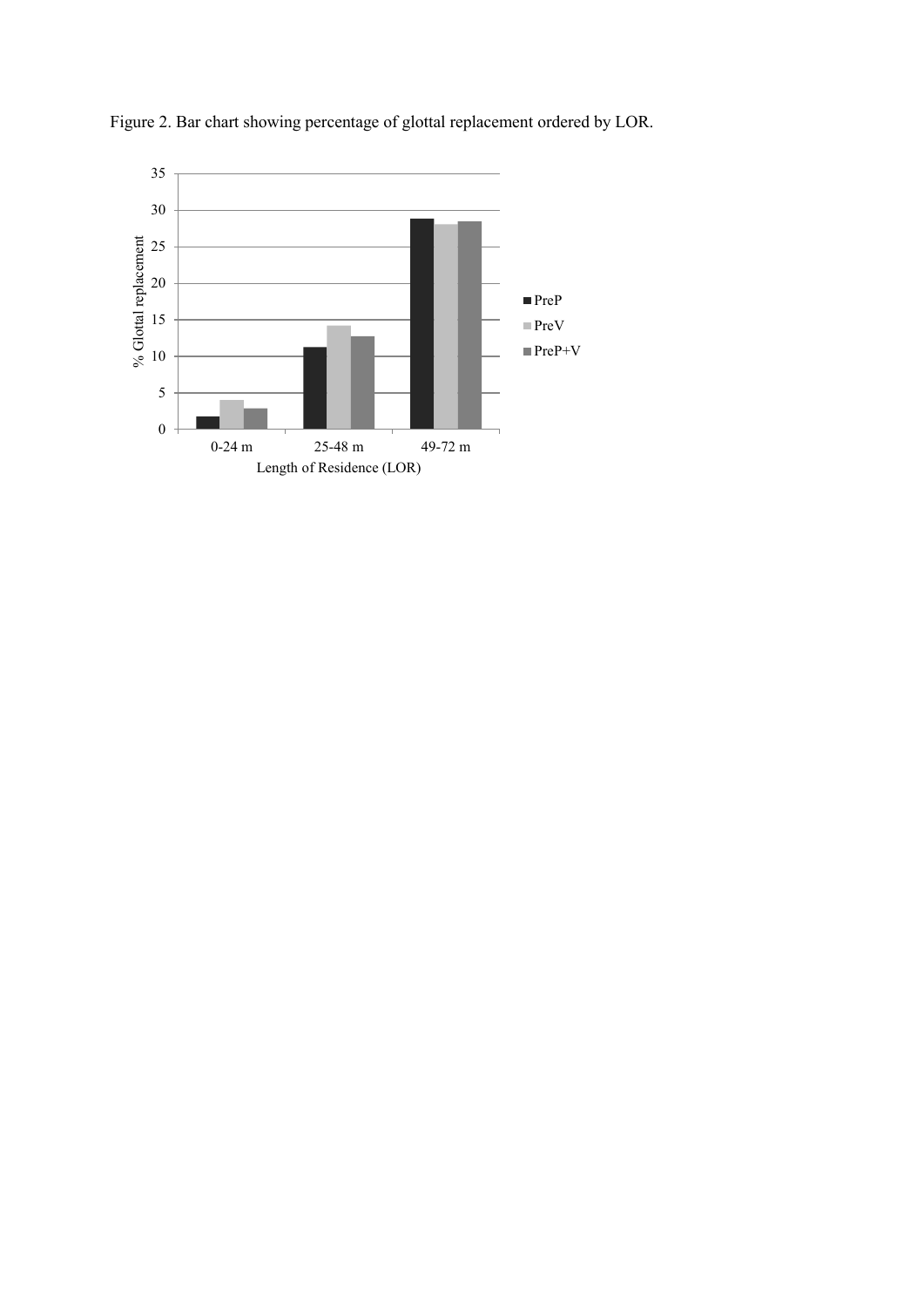*Figure 3. Bar chart showing percentage of glottal replacement ordered by LoE.*

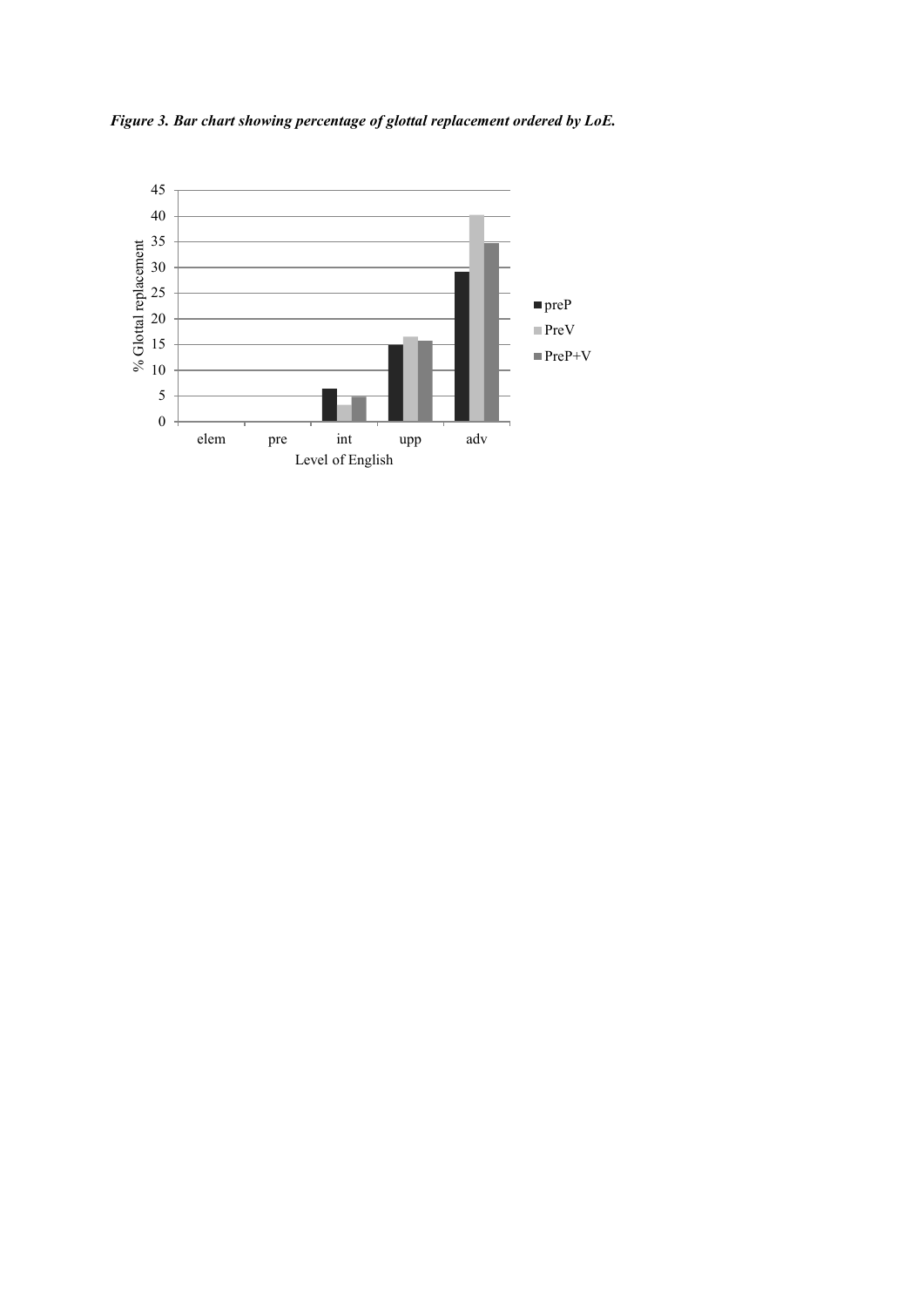| Application<br>value: 'other' | Factor                                                                                                    | Log-odds        | <b>Tokens</b>    | <b>Response</b><br>proportion | <b>Factor</b> weight |
|-------------------------------|-----------------------------------------------------------------------------------------------------------|-----------------|------------------|-------------------------------|----------------------|
| Following                     | Stop                                                                                                      | 0.279           | 490              | 0.551                         | 0.574                |
| p < 0.01                      | Fricative                                                                                                 | 0.213           | 556              | 0.532                         | 0.553                |
|                               | Approximant                                                                                               | $-0.510$        | 557              | 0.415                         | 0.375                |
| <b>LOR</b><br>p<0.01          | continuous scale<br>1-72 months                                                                           | 0.029<br>$+1$   | 1603             |                               |                      |
| Level of Eng<br>p < 0.01      | continuous scale<br>$1 - 10$                                                                              | 0.397<br>$+1$   | 1603             |                               |                      |
| Not significant:              | Gender, ATT, AW, CHA, MOT, Age, Use of L1/L2, English partner, Future plans<br>Formal English instruction |                 |                  |                               |                      |
|                               | deviance 1875.138                                                                                         | df <sub>6</sub> | intercept -4.007 |                               | mean 0.497           |
| Model                         | Speaker ID random standard deviation: 0.864                                                               |                 |                  |                               |                      |

Table 9: Rbrul output for glottal replacement in PreC environment for all speakers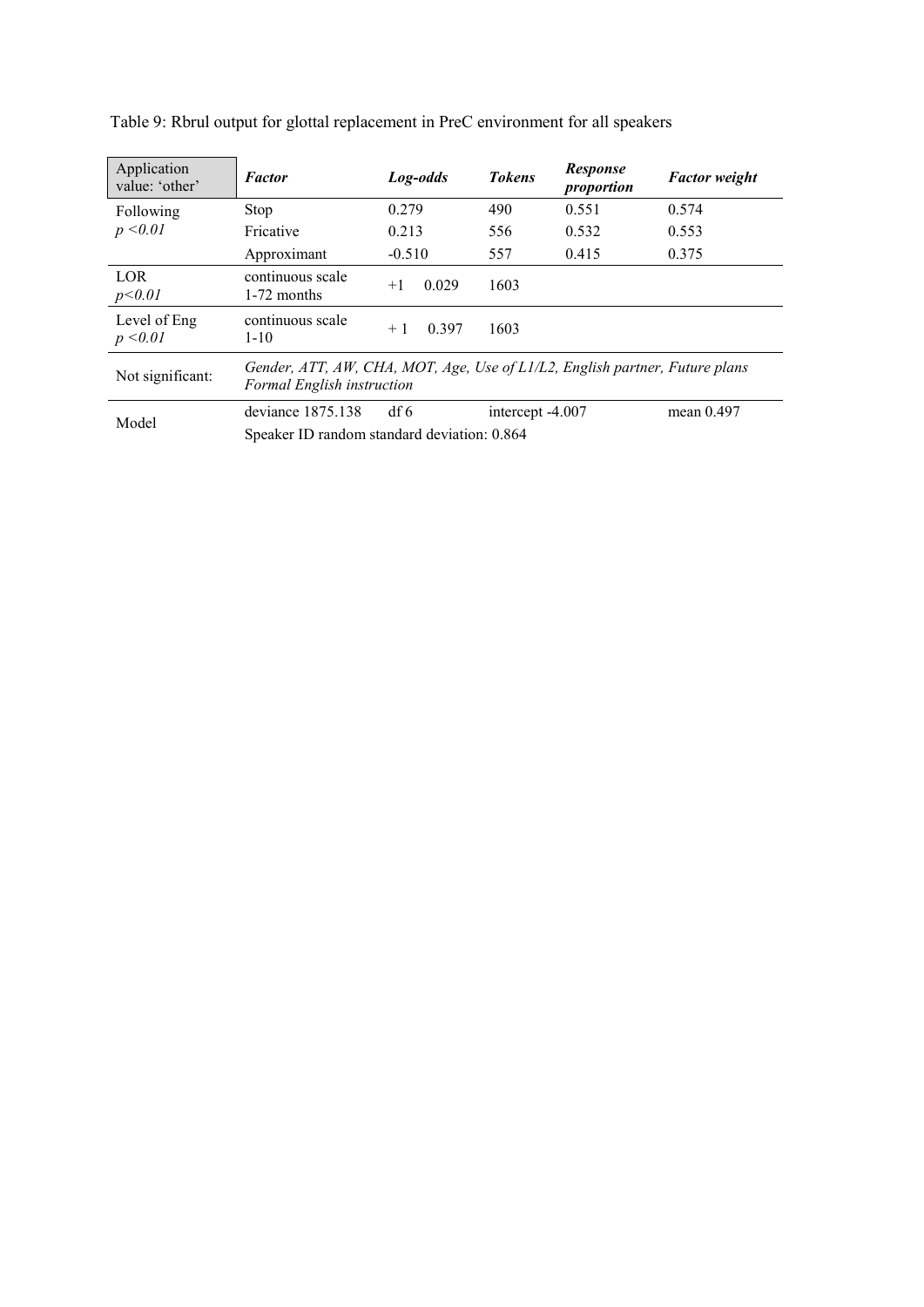

Figure 4. Bar chart showing percentage of 'other' in the three PreC environments.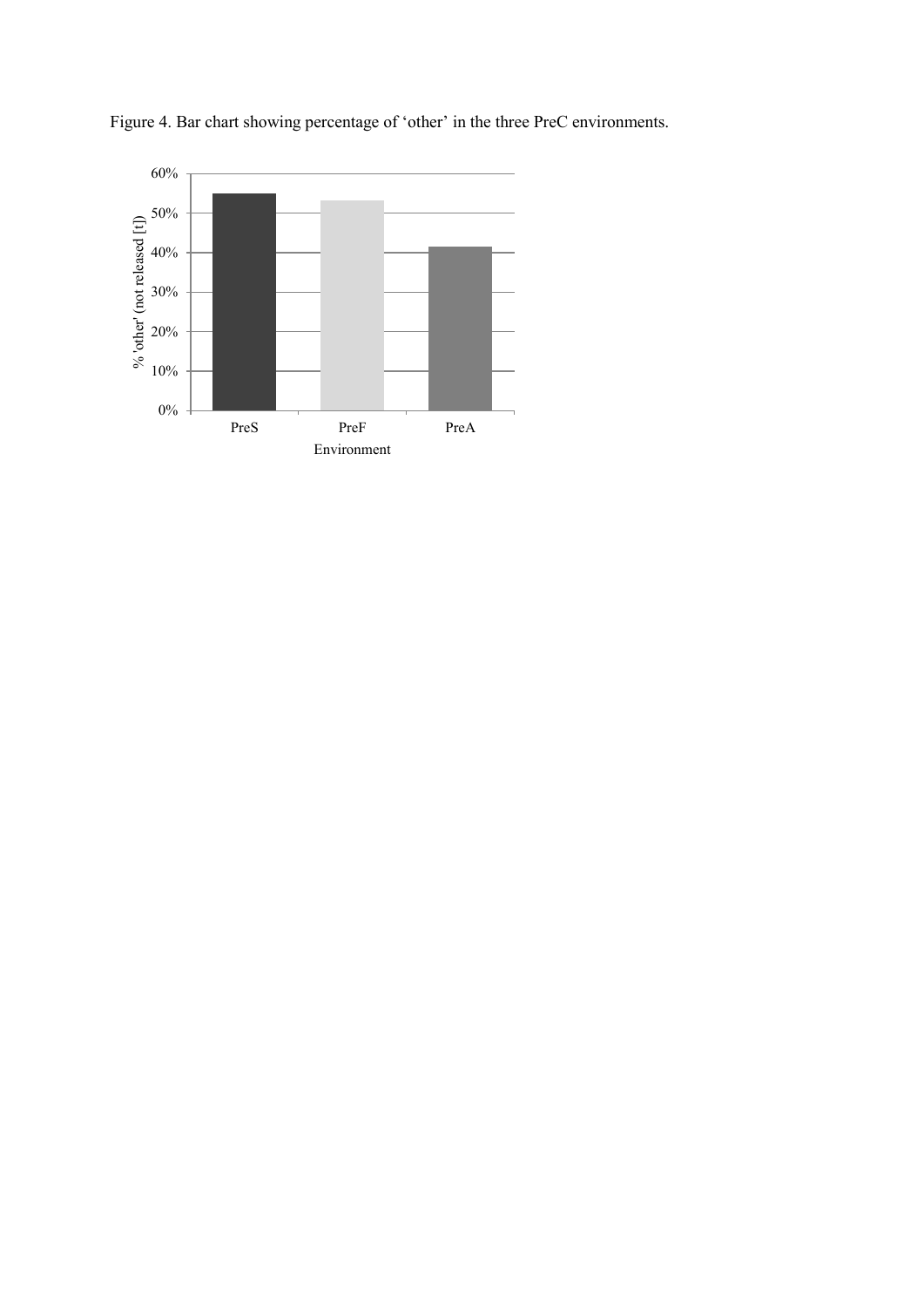

Figure 5. Bar chart showing percentage of 'other' in the three PreC environments, ordered by LOR